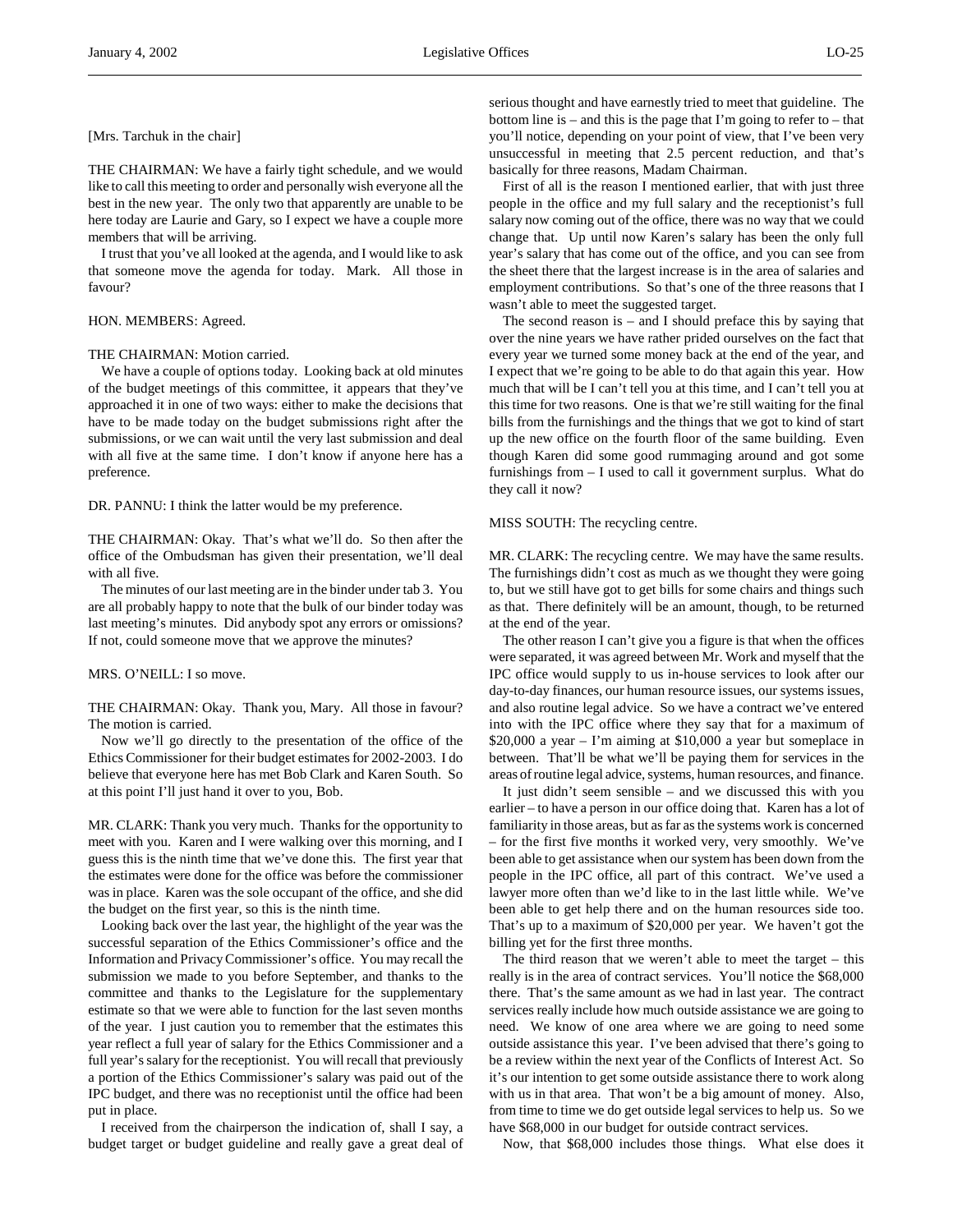### include, Karen?

MISS SOUTH: It does include the \$20,000 for IPC services.

MR. CLARK: Those are the three areas, ladies and gentlemen, where there's spending as far as the office is concerned.

As far as this upcoming year is concerned, the major thing we have on the agenda is something I referred to last year: a rewrite of the brochure. The last time we did the brochure was 1992, so we haven't been overly speedy in redoing this. There are some things that we need to add to it, and I don't know how you gently put this other than, in fact, to say that until we had our address, until we knew what the address was going to be, and until you know who the next commissioner is going to be, we didn't think we should complete this. The address decision is out of the way, and when you deal with the other issue, then we can proceed and finish the brochure.

I'd be remiss, Madam Chairman, if I didn't say a special thanks to the committee of the Legislature for allowing me the opportunity to be president of the COGEL organization over the past year. Marlene was at the conference, and I see she's going to report later on. We had in western Kentucky what I think, by the organization's standards, was one of the most successful conferences ever. It was an honour for me to be the president. My responsibilities are now finished completely. The nice thing about that organization is that the day after the conference is over, you're nobody. There are no ongoing responsibilities for this year at all other than the fact that we plan to continue to be part of the organization. It was a neat opportunity for Alberta and I think a neat opportunity for Canada to be involved in a position of leadership at that conference.

# *9:40*

If I might just take a moment or two. Two most fascinating people spoke at the conference. One was Helen Thomas, who is the dean of the White House press corps, and she regaled us at a noonhour speech one day talking about her experiences with seven U.S. Presidents. She's the lady, if you watch the White House press conferences, who gets up at the end and says: Mr. President, the White House press corps thanks you. She's 84, and she looks it, but when she got up by the microphone – and she spoke about 25 minutes and then had a question-and-answer session – she was absolutely hilarious.

If I can just tell you one story. Obviously, Lyndon Johnson is her favourite President. She was saying on one occasion how during the Vietnam war Frank Church, a Senator from Idaho, was getting some ideas about how perhaps America should be getting out of Vietnam. The President went over to him at a social function someplace and said: Frank, I see you have a number of interesting ideas about the Vietnam war; where are you getting those from? He said: oh, I've become quite a good friend of Walter Lippman, and I really admire what he's been saying and the approach he's been taking on this issue, and I think we should seriously consider it. The President supposedly, according to her, put his hand on Church's shoulder and said: the next time you want a dam in Idaho, why don't you go talk to Walter Lippman? As Marlene will say, she was really a remarkable person.

The other speaker whom I found tremendously interesting – well, there were a lot of them – was the lawyer who made the arguments before the Florida Supreme Court for the George W. Bush campaign. He started off by saying: I'm a Democrat. He said: the reason I took the George W. Bush case was because they were the first ones to ask me. Then he went on to talk of the experience. There were a number of people like that at the conference.

I came back with one big lesson I learned. This really came as a

result of a panel where a variety of people took part in the situation that developed in the state of Kentucky. I'm going to send a letter to the three caucuses. I think that once a year it's important to come to a caucus for just five or 10 minutes and talk about how important it is with issues of disclosure, the importance of those. That's something that came up at the conference down there. I think, Marlene, you've made some comments on that. A number of other jurisdictions do that even though it's a routine kind of thing, a way of kind of highlighting that to people, and it's something that we talked about down at the conference.

I should also say that Karen is on the board of directors of the Ethics Practitioners' Association of Canada. Last year you'll recall that in the budget we had \$10,000 to help support ethics organizations. We did not spend that. We've concluded that a far better way to do that is for ourselves to be actively involved in one or two of these organizations, or three or four of these organizations. So Karen is taking on the position of being one of the directors for western Canada, and the group that Karen works with several times a year has a couple of noon-hour sessions with people from law enforcement groups, universities, the health area, the government where they talk about ethical challenges that you face day to day, the things you're involved with, and exchange points of view and ideas on how you handle those kinds of issues. So we've really moved in that direction since last year. I think that's a much wiser move, and we're not spending that \$10,000 either.

So, Madam Chairman, that's a quick overview of the budget. Suffice it to say that we have advised Alberta Infrastructure that we will have no capital needs for the next three years. Our budget for the next three years should stay as this is. I see no reason for a change unless there are significant changes in the conflicts of interest review that comes up.

THE CHAIRMAN: Great. Well, thank you, Bob, for the presentation, and I should say congratulations on a successful year and the conference, and all the best to you with your directorship, Karen.

I've got Mark on the speakers' list.

MR. HLADY: Thanks, Janis. I just want to understand. Both yourself, Bob, and your receptionist were not in this budget. I'm sorry; I'm just trying to understand. Were you under the FOIP budget? Where were your salaries coming from?

MR. CLARK: More than half of my budget previously for my old salary was coming out of the FOIP office, and that was up until September 1, and then all the budget for my salary comes out of there. Also, Mark, we added a receptionist to the office. That receptionist was not in place before.

MR. HLADY: That receptionist was a FOIP receptionist, I take it.

MR. CLARK: No. It's someone new.

MR. HLADY: Okay. Thank you.

THE CHAIRMAN: Marlene.

MS GRAHAM: Thanks, Janis. I know I'm on the agenda later to give a report about the COGEL Conference, but while Bob and Karen are here, I just wanted everyone to know how truly proud we were of Bob. He really did represent us all well and, you know, in his usual fashion and with the goodwill that he exudes. Certainly his experience and leadership has gained the respect of the people in that

 $\overline{a}$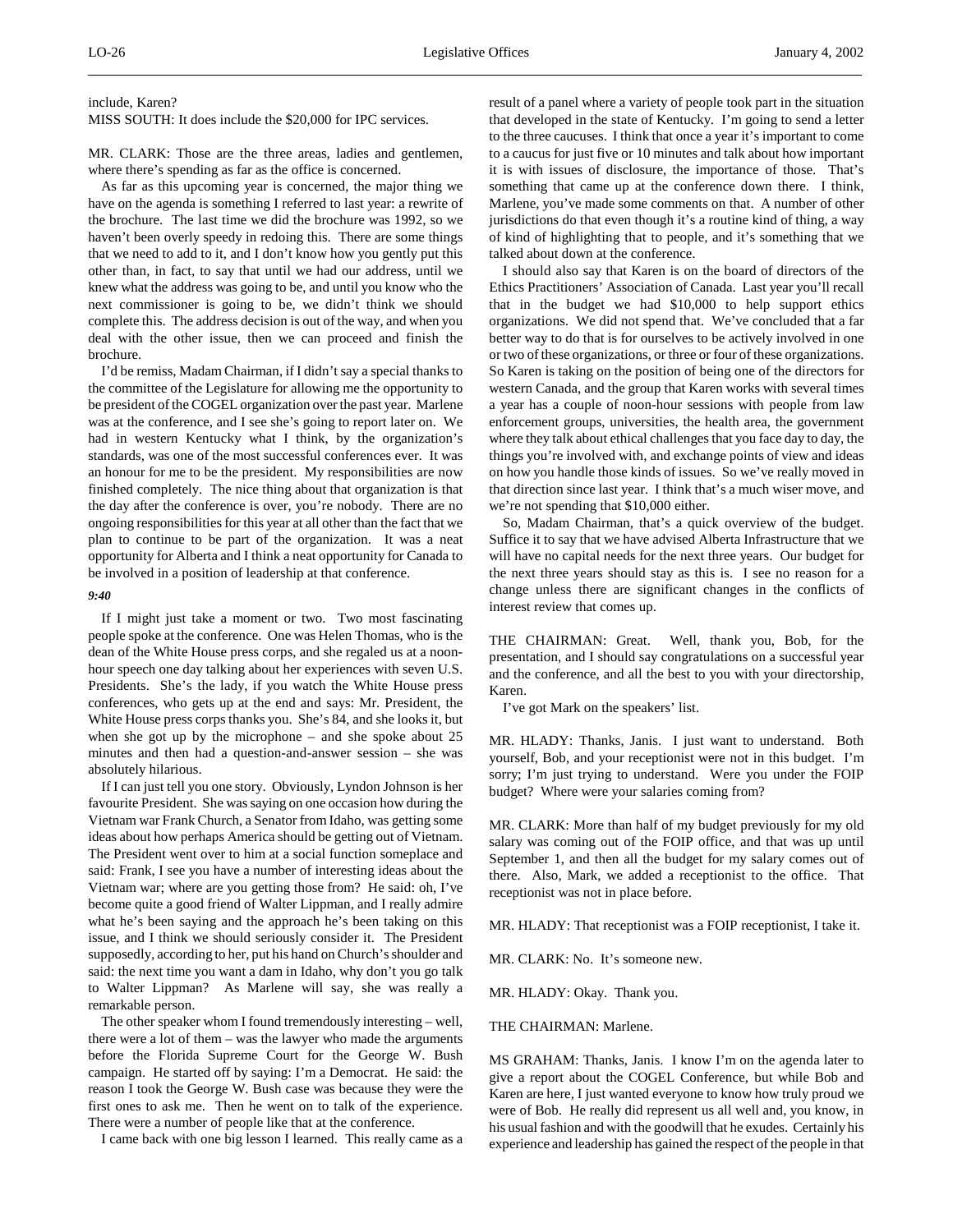organization, and that was very evident. There was quite a contingent of us from Alberta, and we were all very proud of Bob. Karen, I know, had done backup work and wasn't able to be there. I think Frank filled in for you on the panel – didn't he? – or Bob filled in on the panel, but Karen certainly had done lots of work too.

Well, I guess, Bob, you're glad to be done.

MR. CLARK: I am. Yes.

MS GRAHAM: Yeah. But it was – I'll tell you more about it later.

MR. CLARK: In the course of the year we had to remove the service provider for the organization, which really was like a secretariat. About March of last year we changed secretariats for the organization, which meant removing one group and hiring another group, doing that by telephone and conference call and so on. It was a good experience, but it's one that I'm glad to have behind me, frankly.

THE CHAIRMAN: Yvonne.

MRS. FRITZ: Thank you. I always find your presentations so interesting, Bob. I had one question, though, about the budget when I was reading this over, and that was on contract services. I wondered why that's not listed under manpower; you know, when they do the personnel side of it for approximately \$20,000 and what not, why it comes under a service facilities area. Is there any reason for that? I know it stays relatively the same each year.

MISS SOUTH: I think the manpower usually goes for the positions within the office itself, and these are contracted-out services. The full-time used to be professional/technical/legal services, I think, and that's what it encompasses: things that we contract outside the office as opposed to the manpower, which are people who are actually with us.

MRS. FRITZ: Have you given any thought to having the services that are required that seem to support the operating, like the personnel services, be a position within your area?

MR. CLARK: Yes, we did, but our sense was that to get someone who could do some systems work for us, who could do human resources work, and who could do financial work to the satisfaction of the Auditor General, we would have to pay an awful lot of money, an awful lot more than \$20,000. We have a good working relationship with that office, so it seemed to us to be a good financial decision to do it this way, and they were quite keen to do it. So that's why we've gone that way.

MRS. FRITZ: Can any of that fit under our human resources department of the government? Like, when I looked at the longterm disability area and other services that come under contract services, can any of that fit under HR or another department, or does that have to always remain within each area?

MR. CLARK: I think it's a real advantage to the legislative offices to have that handled by legislative officers as opposed to government departments. In the early stages of this office the Clerk's office used to handle that for us. How shall I say this nicely? We've declined the invitation to have it done by government departments because this is a legislative office and we're separate and we didn't think that that was the way it should be done.

MRS. FRITZ: Was there any discussion amongst you as officers of having it be one pooled area?

MR. CLARK: Yes, there has been some discussion of that in fact.

MRS. FRITZ: And is there any benefit to that, Bob?

MR. CLARK: There may be. There's certainly a big advantage having the two offices together. I don't know how many people are in the Auditor General's office, but I do know that the Chief Electoral Officer uses a person from IPC to do their human resources work, so there is some of that happening. She's on contract to IPC, and she does some work for the Chief Electoral Officer also. So that's been one way of doing that. Getting a person who understands PayPlus and Imagis and those weird and wonderful things is a big task.

MRS. FRITZ: Thank you. I know there must be other questions, so I'll stop.

THE CHAIRMAN: Don.

MR. TANNAS: Thank you, Madam Chairman. Bob, help me to understand. As I understand it, the position of Ethics Commissioner is a part-time position. So we've gone from a two-hats-on-the-samehead position to here, and we've got total moneys for salaries of \$l74,500. Now we go back to a part-time position, whether it's three-fifths or whatever, yet the increase is \$45,500. Is that solely made up by the secretary?

# *9:50*

MR. CLARK: No. The bulk of it was made up by the receptionist, but in all likelihood – and this is just a ballpark figure, Don. IPC was paying 60 percent of the Ethics Commissioner's salary in the past; okay? Like, 60 percent of the salary that I was getting previously was being paid by IPC, 40 percent by the ethics office. How much of that difference – it likely is \$20,000 or \$25,000 that we've added onto the ethics side. That's a ballpark figure because well, there's nothing to hide. I think my salary was something like \$125,000 and then the add-ons after that. It's now \$95,000 as a result of the part-time.

If you ask me how much the part-time is, there are the 83 MLAs, there are 75 senior officials that we do the disclosure with in the course of the year, and then the rest are people getting hold of Karen and letting us know changes and then whatever happens in the course of the year. Quite frankly, this last year has been very quiet up until recently. The year before that we only had one investigation. So it varies a great deal. Generally, we average between one or two a year. Is that right, Karen?

MISS SOUTH: We've had two years where we've conducted no investigations. The one that's presently under way is the only one for this fiscal year so far.

MR. TANNAS: I mean, the number of investigations is only part of it. It's like a policeman on a beat. If there are no arrests, you're still doing your job.

MISS SOUTH: Giving advice is probably the primary responsibility.

MR. TANNAS: Thank you.

THE CHAIRMAN: Denis.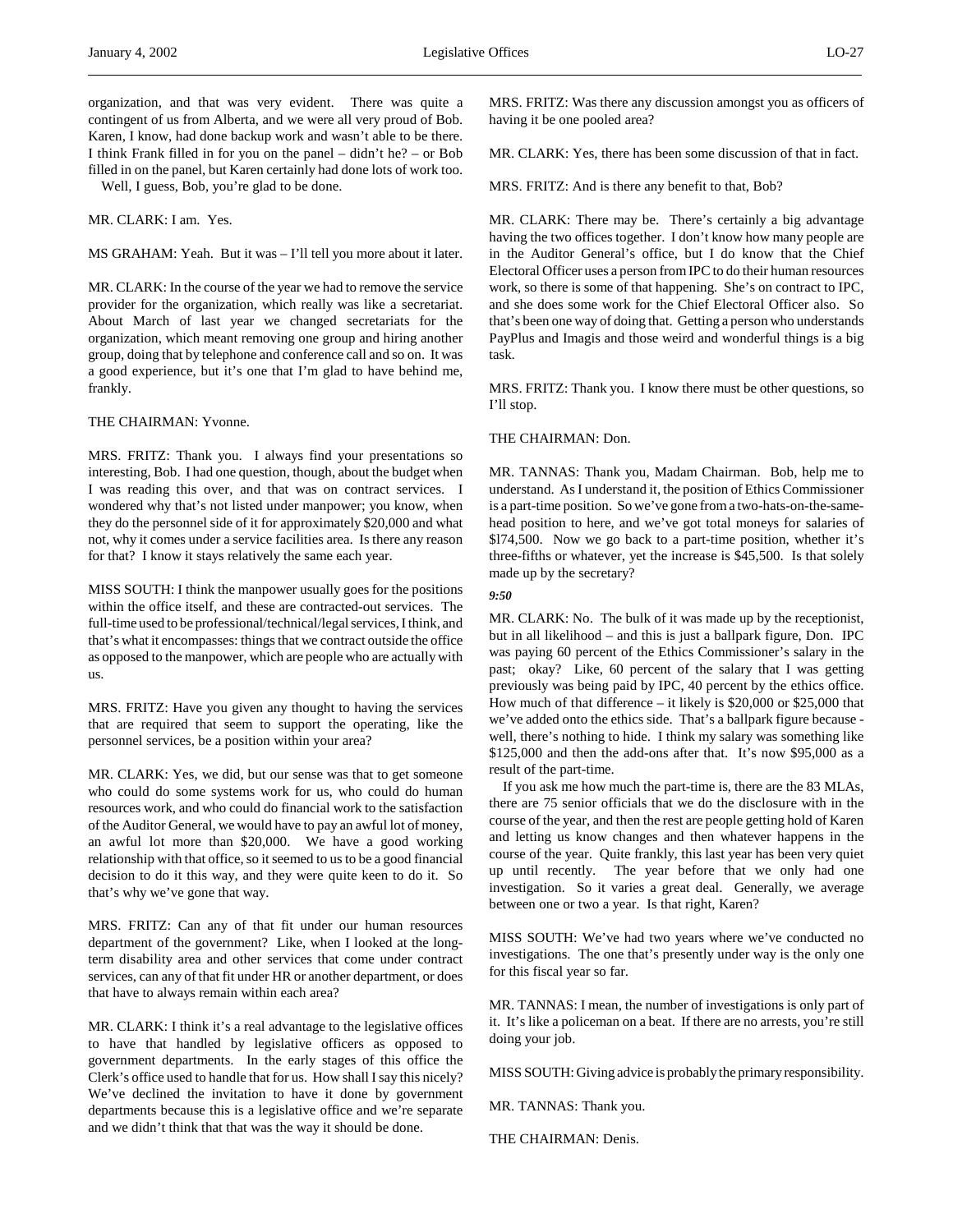MR. DUCHARME: Thank you. If I could just do a little bit of housekeeping here. I know we've discussed a little bit in terms of the salaries. When I look at the supplementary estimates that we did at our last meeting back in I believe it was September, we showed that for the salaries we were setting the budget figure at \$183,000. Now when we come in with the budget submission today, we're showing it only as \$174,500, so I was wondering if I could get a little bit of clarification on that. Also, working with the \$220,000 that you have indicated there now versus the \$183,000 that was in the supplementary estimates shows an increase of \$37,000, which is basically roughly a 20 percent increase rather than 26 percent. Can you give us a breakdown of how that \$37,000 is going to be expended?

MR. CLARK: Yes, I can. That additional money for salaries will be for five additional months for the receptionist and five months of paying the full salary for the commissioner.

MR. DUCHARME: Okay. And the discrepancy between the supplementary estimates and your budget?

MR. CLARK: I'm not doing so well there. What page are you looking at? Is this the front page, Denis?

MR. DUCHARME: I'm comparing it to the front page, and then I'm comparing it back to when we met in September to discuss the fulltime position.

THE CHAIRMAN: Bob probably doesn't have a copy of the document. In our minutes from the last meeting, Bob, we have copies of your supplementary requisition.

MR. CLARK: Would you go again, Denis, just quickly?

MR. DUCHARME: Okay. If you notice on the supplementary the total for the salaries, we went to \$183,000 when we set it up as fulltime. Yet in today's budget submission for the 2001-2002 estimate, you're showing it as only \$174,500.

MISS SOUTH: Since Bob's appearance here we did a reduction based on the salary, and it was about \$10,000.

THE CHAIRMAN: That's true.

MR. DUCHARME: That's correct. I do recall. Thank you very much. That's it.

MR. CLARK: Thank you, Karen. Denis only asked that, Karen, just to be sure that . . .

MISS SOUTH: We did do it.

THE CHAIRMAN: Okay. Do we have any other questions, comments?

Bob, before you go, while we know that you're not leaving as an officer of the Legislative Assembly, we would like to acknowledge your dual role for a number of years being both the Ethics Commissioner and the Information and Privacy Commissioner. On behalf of the committee I would like to present you with a small token of our appreciation both for your contributions to this committee and to Albertans as a whole. Thank you very much.

MR. CLARK: This isn't worth more than \$200; is it?

MR. HLADY: It's a test.

MR. CLARK: I'll do an evaluation of it.

Might I just say thank you very, very much for your support and interest in the office. I would just say this, that unfortunately the only times you hear about us is when we're not successful. I have as much regret in those kinds of situations as I'm sure all of you do, wherever you may sit in the House, but such is the job.

MRS. O'NEILL: Bye, Bob.

MR. CLARK: Bye, everyone.

THE CHAIRMAN: Thank you very much.

I would make a suggestion here. While we bring in the next group, Marlene, would you be willing to give your report? That would move us to item 10.

MS GRAHAM: I think so. I have a copy of it here.

MRS. O'NEILL: Janis, may I say something?

THE CHAIRMAN: Sure.

MRS. O'NEILL: I should have indicated this earlier. Bob's mother passed away the day before Christmas. My apologies; I should have let you know. Although he did indicate that she was suffering and that she had lived a good, full life and they celebrated her long life, I think we should perhaps as a committee send a message or something.

THE CHAIRMAN: I'll take care of that. Thank you for bringing that to our attention.

MRS. O'NEILL: My apologies for not alerting you to that before he came in. I'm sorry.

THE CHAIRMAN: All right. Thank you, Mary. Marlene.

MS GRAHAM: Okay. Well, all of you I think are now receiving my written delegate's report. I represented the committee. I represented Janis as the chair at the COGEL Conference. I didn't know how to pronounce it when I went down there, but it's the Council on Governmental Ethics Law, and it's been in place since 1974.

I'm just trying to think back. When I looked at the history of it, it was started at the Watergate Hotel in Washington, D.C., and I'm sure it must have had something to do with the Nixon/Watergate scandal because they quickly established a lot of these ethics agencies statewise and federally, with the idea being to just exchange information on conflict of interest, campaign financing, and lobbying laws. Anyway, it has evolved into an organization, and an annual convention is held somewhere in North America. This year, of course, it was in Lexington, Kentucky. Bob, as you know, was the outgoing president, and we had as part of our group Frank Work, the Chief Electoral Officer, the Deputy Chief Electoral Officer, and also the city clerk and FOIP co-ordinator from the city of Calgary, so we had quite a group from Alberta. Other provinces were represented and the federal government as well. There were some 300 delegates from all over North America, U.S. federal government agencies and state agencies.

I'd never been to Kentucky, but I'd certainly recommend it to any of you. Lexington, I learned, is the horse capital of the world, and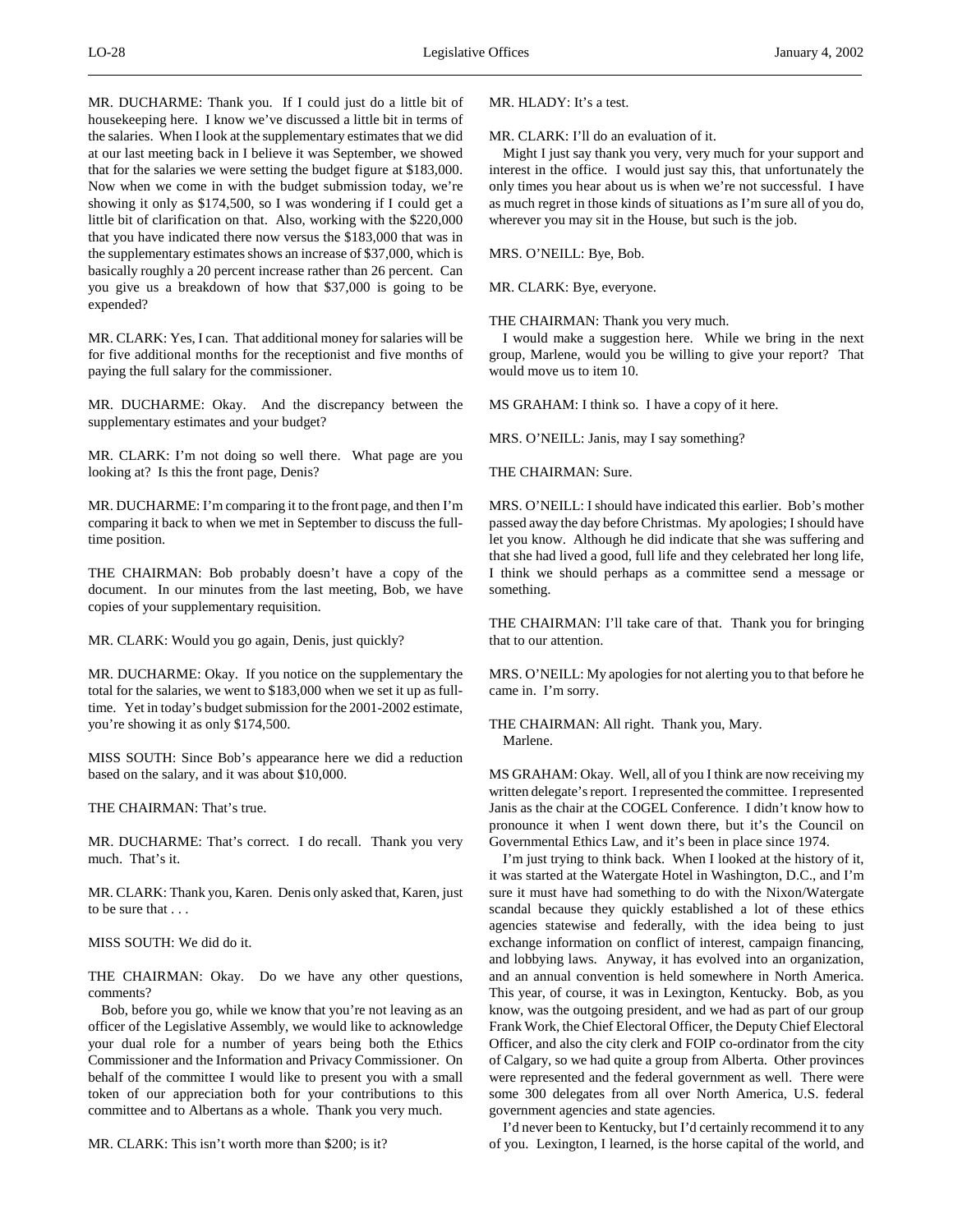it is absolutely beautiful. The horse farms that surround that area – it's like out of this world. They are absolutely beautiful. Not that we got to see much of that, because the only sightseeing we did was at night when they would take us to different functions, but we did get to look at the State Legislature Building. They opened it especially for us one evening. It's not unlike our own Legislature; you know, similar styling, probably about the same age.

Bob talked a bit about the program, and it really was quite excellent, particularly the plenary speakers like the Helen Thomases, and they were really outstanding.

## *10:00*

The rest of the program I thought was well done, and it touched on all of the various areas that you would expect. I think I've already mentioned them: ethics, election campaign finance, lobbying, and freedom of information. I participated on a panel in place of Janis called A View from the Lawmakers, and it was to talk about governmental ethics agencies. My fellow panelist was the House Majority Leader for the Democrats in the Kentucky House of Representatives, and he's the most long-standing House majority floor leader anywhere in the U.S., so he was a very polished individual. During this panel there were a lot of good old boys from Kentucky, and the conversation got going, "So, Greg, you should run for governor; we're all here to see you run for governor." So, you know, it kind of went in a different direction. The moderator was a retired judge, Judge Anthony Wilhmot, and if you think of Colonel Sanders, he would kind of put you in mind of that: very, very charming.

Anyway, the questions that he put to us after we made the presentations on how things operate in our jurisdictions were: are ethics laws a working tool for good government or pesky window dressing for good PR? How should the regulators and the regulated live together? Must it be mutually assured destruction? As you can see from these questions, there exists in most of the jurisdictions in the U.S. I think a much more adversarial approach to the relationship between legislators and regulators than we experience here in Alberta. Thankfully, we don't. It just seems that the attitude of most of these regulators is that legislators, by and large, are going to break the laws and that they as regulators must be very aggressive in overseeing the regulated activities. Obviously, I found this attitude to be quite disturbing. I think I was maybe only one of two legislators there. There was a state Senator from Kentucky, but largely I don't think legislators attend this conference.

I guess there must be good reasons why they have this attitude. I know that in Kentucky the state legislators are not full-time. Well, the job is full-time, but they're not paid full-time, so everybody has to have another source of income if they're not independently wealthy, and I think that that kind of sets people up for getting into conflict-of-interest situations. I just think that we are very fortunate to have the good working relationship that we have with our Ethics Commissioner and our other Legislature officers, and I would say to all of you that we need to ensure that we maintain that and we never let things get to the point where we lose that good working relationship, cordial but businesslike.

As a result of that, I think the most beneficial thing that I could say I learned, coming out of that, is that we have to protect what we've got. You know, for myself, my awareness of the importance of ethics laws was brought home to me. Certainly the situation that has developed for us here locally added to that, but I echo what Bob said. I think we need to do more things to bring home to all of us what the requirements of the Conflicts of Interest Act are, whether that be annual workshops or, as Bob mentioned, appearing before each of the caucuses just to remind us of what our responsibilities

are. Maybe a newsletter setting out case histories of what has happened in other jurisdictions when the rules were broken and perhaps a more thorough annual personal interview with the Ethics Commissioner would be some things that we could consider. So those would be my suggestions.

I've gone to a lot of conventions in my lifetime, and I must say that this was probably one of the more positive and enjoyable ones that I've attended. When I got back, I was pleased to see that I had been – I don't know how you would say it – awarded the commonwealth of Kentucky Honorable Order of the Kentucky Colonels. So I'm a Kentucky Colonel, which I guess is the highest honour awarded by the commonwealth of Kentucky. That's what they call it, the commonwealth of Kentucky. So I'm getting that framed.

THE CHAIRMAN: Good for you. Well, that's great. Thank you for your report, and thank you for representing the committee at that conference.

MS GRAHAM: It was totally my pleasure.

THE CHAIRMAN: Are there any questions for Marlene? No? Okay.

We should go and see if our next presenters are here.

DR. PANNU: I just wanted to thank Marlene for the report. I think that the suggestion you made with respect to perhaps an annual newsletter is a good idea. You know, until we had this most recent problem with one of our colleagues, I had limited my attention to my own affairs and hadn't looked more broadly at the obligations that we all have that arise from the Conflicts of Interest Act. So we do need to be informed. Although we think we know everything, I think it's a good idea. For our own good I think it would be a good idea to have some sort of bulletin or perhaps a workshop.

# MS GRAHAM: Thanks.

THE CHAIRMAN: Well, I'd like to welcome Frank Work, who, as you know, is our Acting Information and Privacy Commissioner, and Suzanne Frederick, who is the financial officer. Welcome today, and we look forward to your presentation on the budget estimates for the office of the Information and Privacy Commissioner.

MR. WORK: Thank you, Madam Chairman. Good morning and happy New Year to all of you. I know you have the package that we sent over, so I wasn't going to go into a great deal of detail by way of introduction or presentation. I thought I'd wait and see if there were any specific issues that the committee wanted us to address. As you'll see in the budget, overall we're going with a 2 percent reduction from 2001-2002. The reduction is largely managed through a decrease in discretionary expenses: travel, a 20 percent decrease there; hosting, a 20 percent decrease there.

We've been fortunate in some ways. Our data processing estimate has been reduced by 50 percent since we changed our payroll outsourcer. We've gone away from – well, it was IBM. What was it called? PayPlus? We've left PayPlus. It was just more than a small office like ours needed to handle our payroll. We're going with a smaller company called Ceridian, and that's made a significant reduction in those costs. In addition, as it says in the letter, the government of Alberta has revised the Imagis financial system formula. We realized some small cost reductions from that.

Historically, I know, Bob Clark came to this committee with a sort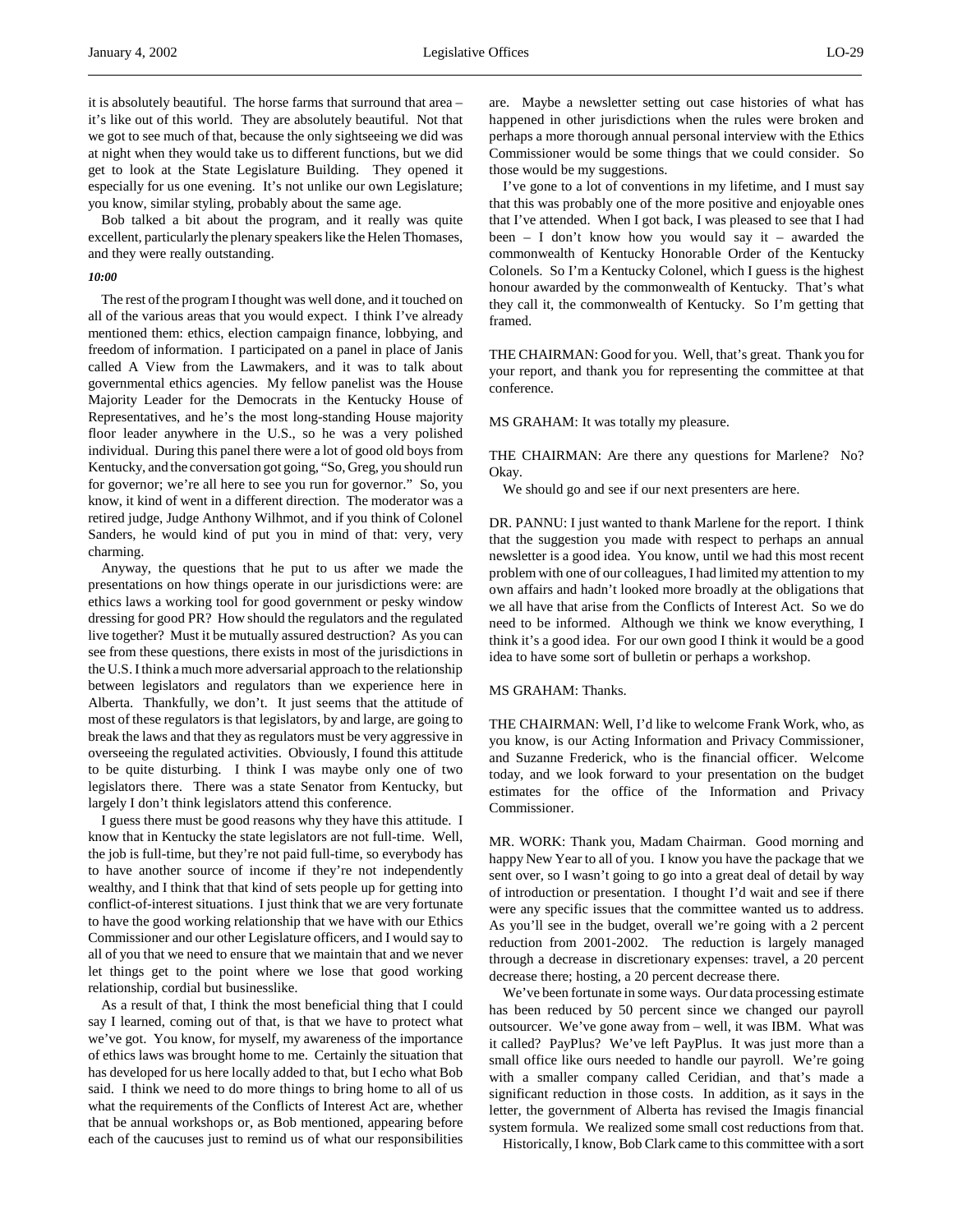of puzzled look on his face sometimes because we're in the position under both the FOIP Act and the Health Information Act of basically responding to government initiatives. For example, under the Health Information Act any kind of health information initiative has to be accompanied by a privacy impact assessment, which has to be delivered to the commissioner's office. So in the years where we heard that it was going to be a busy year for health and that we're going to have a lot of information initiatives, a lot of new information systems and so on and so forth, we've tended to budget based on that anticipation, thinking that we will have a lot of stuff to review and a lot of initiatives to participate in. In the past the degree of activity hasn't been what was anticipated, so we have tended to err on the side of caution. This year we're going to err less on the side of caution, so we've reduced our contract services budget somewhat. Now, this will be the year, of course, where there will be a lot of health information initiatives and I might be representing myself in court or something like that, but we'll see what happens.

#### *10:10*

I think it will be an interesting year in the sense that I understand Mr. Mazankowski's report on the health care system is due shortly, imminently. I would imagine that it has always been our philosophy that any initiative to improve the sustainability of the health care system is probably going to involve health care information significantly and Albertans' health care information significantly, and I fully expect that that will be the case. I think that Alberta is very well positioned in that regard because the Health Information Act does exist and it does set some overall rules which, I think, probably allow this province to manage health information better than other provinces might be able to do. It will be interesting to see what happens in that area this year. As I say, I think we've budgeted sufficiently to be able to respond, but if it's something really radical, we'll just have to work with Health and the health professions.

I don't know what else to tell you. There have been increases, of course, faced by all public service entities. The cost of manpower has gone up. That's just a fact of life it seems, and it represents our largest single expenditure. We're not adding any positions. We're short one lawyer, and we haven't filled that position since the lawyer departed. We've kind of got some lawyers doing double coverage in the office, but depending on the amount of activity this year, we may have to fill that position. Bob Clark may have told you that we're sharing services with the office of the Ethics Commissioner, and one of the services we share is one of our lawyers sort of parttime. So if it becomes very busy for either office, we may see the need to fill that position.

I guess the only other thing that I'll mention and then let the committee take over is that we're funding the University of Alberta to the tune of about \$67,000 out of this year's budget for the development of information privacy courses. This funding initiative was begun by the government of Alberta. The Department of Municipal Affairs gave the university the first seed money to develop these courses, and then we agreed that our office would carry the next stage. Hopefully there will be another payment in 2003, and then the courses on information privacy, health information, and so on will be fully developed and fully selfsupporting.

The first course was run this previous fall. It was a distance learning course, an Internet course, and apparently was very successful. I'm quite proud of that as an Albertan. It's gotten really very rave reviews from the federal Privacy Commissioner. I know my colleagues in Ontario and B.C. are a little bit envious that Alberta did it first and has the only courses of this nature on information management and privacy in the country right now. So

it gives some bragging rights, I suppose, but I think it's a mark of the commitment of the government of Alberta to the whole notion, by initiating the project and funding it. I'm pleased that we've been able to do a small part in supporting that.

So, Madam Chairman, I don't have anything else to say in terms of presentation, but I'd be happy to answer any questions or address any concerns that the committee might have.

# THE CHAIRMAN: Good. Thank you very much. Mark.

MR. HLADY: Thanks, Janis. Thanks, Frank. Where I wanted to go to is something I just don't see in here. I'm curious about the revenue side and charging for FOIP requests and so forth. I'm taking it that right now anything along that line goes directly into the GRF, but I'm curious about the numbers and how it comes back in regards to cost recovery; you know, the cost of doing one request. Is it being covered by what we would charge for that request and so on?

MR. WORK: Yeah. A good question, Mr. Hlady. The regulations under the freedom of information act only allow the government departments that handle the request to charge. They don't provide for our office to charge. My understanding is that the cost recovery by government departments on an access request is very slight. I'm thinking maybe 20 percent of actual, but I could be wrong about that. As I said, we don't see any of that revenue, and my understanding again is that it goes directly into the GRF.

The notion of fees has long been a hot one. I suppose you might look at it in two ways. Fees are, as you said, one way of recovering some cost, and I suppose the second aspect of fees is that you know who's serious if they're prepared to pay some money for it. The commissioner's office becomes involved in fees when anyone asks for a fee waiver. They make their case to the government department, and the government department comes back with an estimate. "It will cost this much money to fulfill your request." If the person feels aggrieved by that, they can kind of ask us to review that. The usual grounds for relief are either that they can't afford it – they're impecunious – or there's a public interest in having the information go out. We tend to defer to the government departments to some extent on those. If they haven't been able to make their case to the government department, we're not quick to slash fees. We have done, though. There have been some items that the commissioner has felt are in the public interest to go out, and if money would be an impediment to that, then we'll do away with the fee.

Government departments have been very, very good. I talk with other commissioners quite often. We meet once or twice a year. The government departments and the municipalities in Alberta have been very, very good in terms of not using fees to chill clients or to chill requesters. So whether that means that they're keeping their own, that they're absorbing a lot of the cost or not – I mean, that could be the outcome or the result of that if they're not hitting everyone as hard as they could with fees. But I really commend them for that. I haven't seen any sign in Alberta that the fees have been used to chill people, discourage people, from making requests.

I don't know if that's helpful.

# *10:20*

MR. HLADY: Good. Thank you.

THE CHAIRMAN: Mary.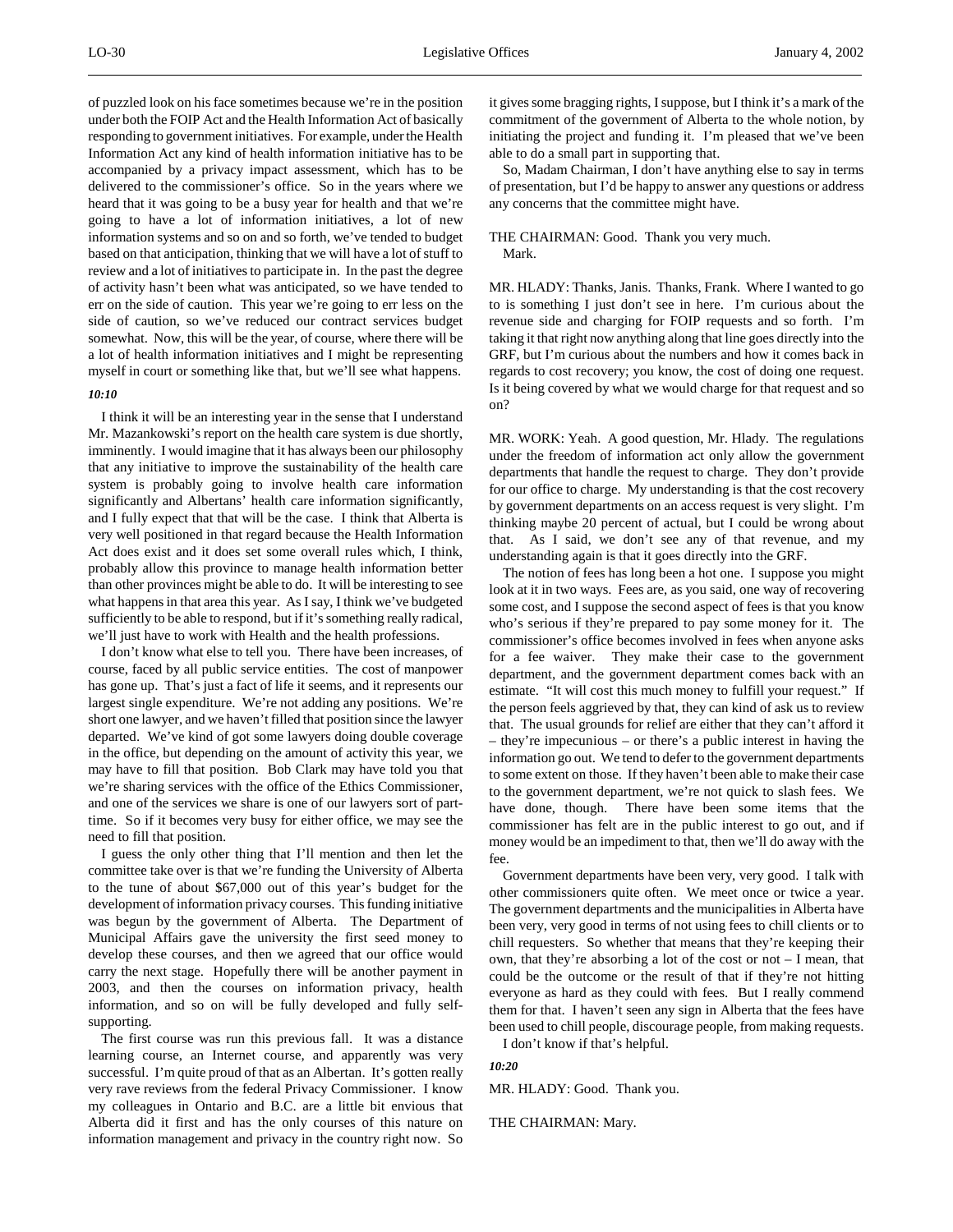MRS. O'NEILL: Thank you, Madam Chairman. I'm looking at your summary of your budget here. You had mentioned the initiative of the University of Alberta program. Which line item is that contained in?

MR. WORK: I'm really, really embarrassed. I didn't introduce Suzanne when we came in. I just sat down and started talking. Oh, man. I'm glad you did that. When you asked the question, I thought: okay; I'm going to ask Suzanne to answer this. Then I thought: oh, good; I haven't introduced her.

MS FREDERICK: Mary, it's in the contract services line. It's in the \$385,000 that we're requesting. It's mentioned on page 12, where it says "U of A FOIP Course."

THE CHAIRMAN: And it's under contract services?

MS FREDERICK: Yes.

THE CHAIRMAN: Is that it, Mary?

MRS. O'NEILL: Yes.

THE CHAIRMAN: Okay. Yvonne.

MRS. FRITZ: Oh, thank you. I just had a couple of questions, Frank. One was the contract services. There are two areas that have contract services; are there? So there are salaries, contract employees, and wages. Do you have contract employees and legal contract employees? Why are they separated? What's the difference?

MR. WORK: Are any of our lawyers still on contract?

MS FREDERICK: Yes. The lawyers and the commissioner and the assistant commissioner are contract employees, so all their salaries, budgeted amount, et cetera, are included in the manpower section. Under contract services when we talk about hiring anybody, that's fee for service. That's temporary, a month at a time. Maybe somebody comes in and does a judicial review, but staff that are on with us full-time that are contract are within the manpower section.

MRS. FRITZ: I see. So they're actually full-time staff?

MS FREDERICK: Yes.

MRS. FRITZ: But they're not paid employee benefits?

MS FREDERICK: Yes, they are paid employee benefits.

MRS. FRITZ: Oh, they're paid employee benefits as well. So then why are they contracting employees?

MR. WORK: Like the Department of Justice we tended to go with employment contracts rather than employment positions for lawyers. I don't have a really solid answer for that. As you pointed out, Mrs. Fritz, monetarily there's no difference between a contract employee and an employee, but with the lawyers for some reason we've always had them on employment contract.

MS FREDERICK: And we also do legal services, then, under supplies and services. It says "legal" as well.

MR. WORK: That's under contract services: legal – judicial reviews. We use an outside lawyer sometimes. Since we're short one lawyer now, we've had to go back to using outside lawyers if we get taken to court on judicial review. We have one right now in fact. It doesn't happen very often. Again I sort of look at Ontario and B.C. – well, Ontario especially and the federal government absolutely especially. I kind of look at them and heave a huge sigh of relief because they're always in court with government, and we're in court maybe once every two years.

MRS. FRITZ: Okay. Thank you.

Just one last question. I wondered about advertising. On the first page that we have, it's \$15,000 under the 2001-02 approved estimate, and then on page 6 it's \$28,000. I didn't know if it was because of the word "approved."

MS FREDERICK: That's unfortunately a mistake. The summary page at the front is correct.

MRS. FRITZ: Is it? Okay. Thank you. I'll just change that.

THE CHAIRMAN: Is that it, Yvonne?

MRS. FRITZ: Yeah. Thank you.

THE CHAIRMAN: Thank you. Marlene.

MS GRAHAM: Thanks, Janis. I just have two or three questions, Frank and Suzanne. I'm wondering: were you given a specific targeted reduction? I see that you have obtained a 2 percent reduction overall. Was there a target that you were asked to meet?

MR. WORK: No, we weren't. Of course, we were aware of the target that government departments were asked to meet. We knew what that was. When we started working on the budget, we did have in mind that we would like to achieve the same thing that government departments were being asked to do, and as I said, because of a couple of things that happened with payroll and provider and Imagis, we were able to reduce some of our other discretionary spending. It was a self-imposed target, and we were able to meet it, I'm pleased to say.

MS GRAHAM: Okay. Well, that's good. Thank you.

With respect to the approved estimate for this fiscal year, are you able to say whether your actual expenditures are going to approximate the estimate, or are you in a position to say at this point?

MR. WORK: I think we will have a small surplus. How small I don't know.

Actually, another thing has kind of panned out in this budget. I don't know how many of you get frustrated about IT stuff, information technology stuff, computers. There seems to be a cycle there, a very short one, where your technical people tell you very, very regularly that your equipment is no longer worth the plastic it's made out of and has to be replaced. Well, we kind of hit the high point in that cycle last year. We replaced a lot of computer equipment at great expense, and that will come out of the '01-02 budget. So for '02-03 we've paid that cost, and I think we'll have maybe a year or two where we won't have to replace as much hardware as we did this previous year, but the hardware replacement will mean a lesser surplus at the end of this year.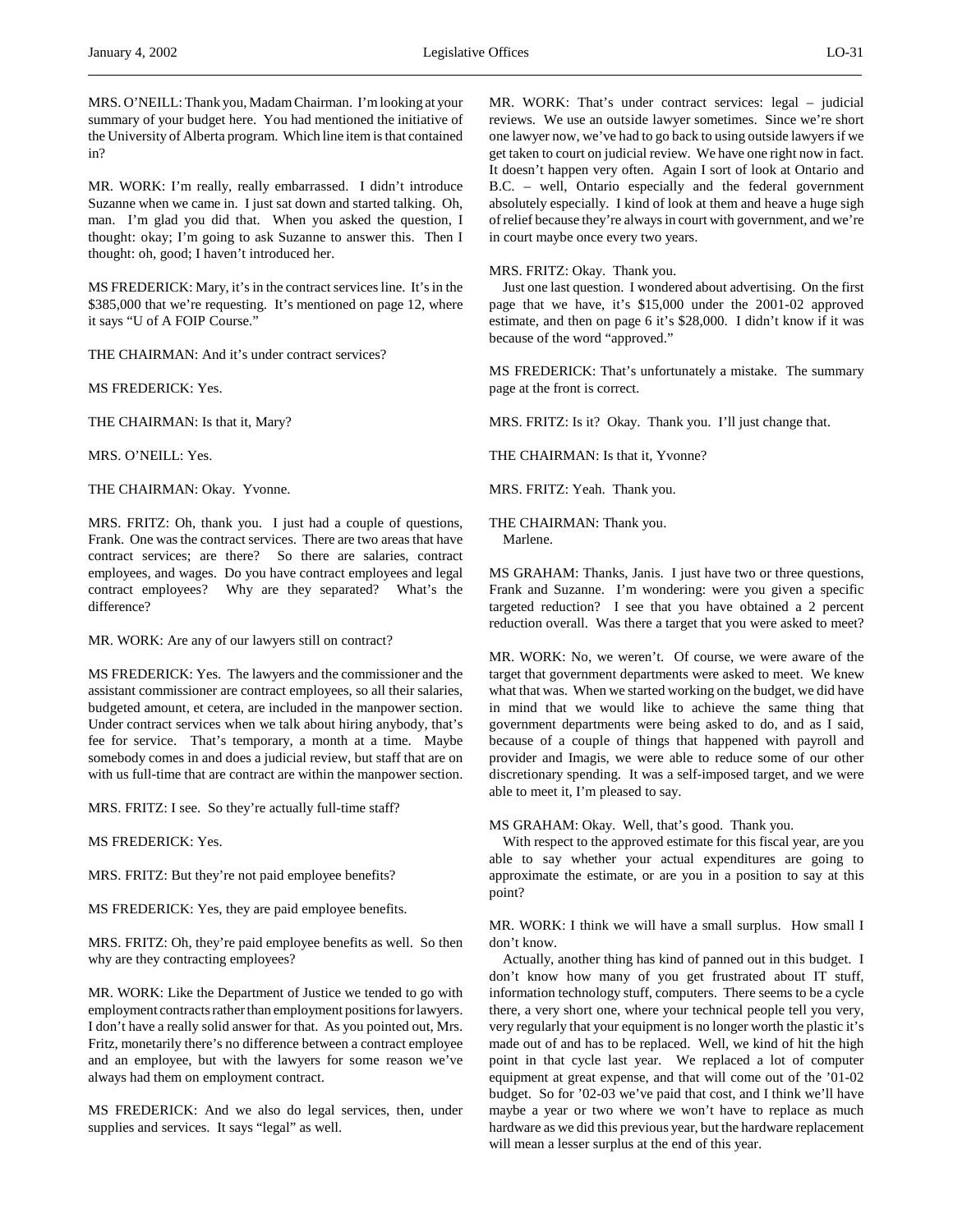MS GRAHAM: So when you say "a small surplus," approximately what do you anticipate then?

MS FREDERICK: Approximately \$100,000, I would suspect, at this point anyway.

### MS GRAHAM: Okay.

You've made significant reductions in some areas of your expenses, and I just wanted to know how you felt you could reduce them so significantly, particularly in the contract services. Maybe you could elaborate a bit more on that. I would expect that that's where your initiatives for the Health Information Act, at least the public awareness campaign, would probably come from. I'm also interested in why we're doing that again. I thought there was, you know, a campaign to do that last year. I'd be interested in knowing just how much additional work did occur in your office this fiscal year relative to the Health Information Act.

#### *10:30*

MR. WORK: The four big initiatives that are emerging from the Health Information Act which have financial implications for us and which we deal with usually out of that contract services area are these. There's a service provider project, which Health is working on, which basically would be a turnkey operation, which would give all Alberta physicians the ability to automate their files. The idea is to give them a package. You know: here you are; set it up, and we'll show you how to plug in your computer. That's called a physician's ASP, and Health and our office are working on this right now. Obviously, when you automate something like medical records, there are significant security, privacy, and confidentiality implications, so that's how we get involved.

The second initiative is the ethics review committees. Because of the Health Information Act Alberta is the only province that has, like, an official registry of approved health research projects. So there are five bodies in Alberta that can approve health research, and whenever they approve a project, they have to inform the commissioner's office that they have. We don't get to say yes or no; they just have to tell us. We're like a land titles registry of research projects, and it's part of our mandate to run that. The cost implication of that has been that we needed to get all five of the appointed ethics review boards working from a somewhat consistent approval process so that there was not only uniformity for the researchers who are going for the approvals but also uniformity for doctors or hospitals or the custodians who might be asked for the information by the researcher. So we've had one person in our office, Ms Gallant, whose main job for the past year has been working with the ethics review committees to get this level of consistency.

Now, what does this mean in terms of costs for us? We've just purchased the software, and now we have to go into the training. What we want to do is we want to be able to put these notices of research approvals on-line so that if someone, say my son's respiratory specialist, says, "Would you be interested in participating in a study on a new drug or a new application of a drug for asthmatic children?" I could ask the doctor more about it, or I should be able to go on-line and find out who got the approval for the research project, who is sponsoring it, where it was approved, and where I can find out more information and, importantly, who I can talk to if I have concerns about how the research is being done or if I have a complaint. So we want to put those approvals on-line so that people have access to that registry.

Interestingly, the researchers in the province are really keen about this. You might have thought that they'd be a little antsy about

having their projects kind of made public, but in fact I was at a meeting in Calgary and they're quite enthusiastic about having this registry up and running. While our staff do a lot of the work, the cost of buying software, hardware, and so on, comes out of contract services among other places. You need sophisticated programs, apparently, that you need training for, and that's a contract service.

You made a good point, Ms Graham, about informing Albertans about the Health Information Act. Probably, in my view, the largest initiative under the Health Information Act for the department of health is this consent registry that – well, they're not struggling with it; they're working on it, making progress on it quite readily, I guess. At some point they are going to have to do this overall consent thing among Albertans to the network, the health information of Albertans. The idea of the consent registry was rather than having every doctor, every pharmacist, every chiropractor having to ask their patients for consent all the time, if it was just done once and put in a registry that Health would manage, then the public would be informed. You know: "Please give us your consent to network your information, and here are the implications of it. Here's what it's going to mean to you, and here's the downside." You'd do it once, get it in a database somewhere, and as health care providers become networked, they'll be able to tell immediately whether or not the patient's file has been networked and whether the consent has been given.

The consent registry is a complex issue both technologically, because of the size it would have to be, and philosophically, because you're asking Albertans to give their consent to something that's a little bit vague at the moment because we don't have a Wellnet per se yet. I mean, it's starting to piece by piece take shape. Again, it'll be interesting to see what Mr. Mazankowski recommends, because he may recommend that a whole bunch more pieces of the puzzle be filled in. But the consent registry is a large undertaking. We're spending a lot of time on that.

In terms of expenditure, when the blueprint of the consent registry is finalized, we may want an outside third party to look at it and see if there are any flaws either from a security point of view or a privacy point of view. The last thing you would want is for that kind of database to be vulnerable in any way.

The last one is the pharmacy information network, and that's coming along very well, I understand. We've been consulting all along. We will be involved once the plans reach a fairly final stage. We will take them and do like a third-party referee review of the pharmacy information network. We don't keep the kind of expertise on staff that we might need to look at a pharmacy information network either in terms of information technologists or health information specialists, so again the expenditure implication for that would be to hire contract people as outside reviewers of the final proposal for that pharmacy information network.

Those are the initiatives and the implications for the contract spending that I'm aware of now.

THE CHAIRMAN: Before we move on to Denis, I just wanted to point out that there are some errors that we probably want to correct before this document goes to Treasury or anybody else. If you take a look at the breakout pages, starting with page 4, we should have 2002-2003 estimates. You've got it again on page 6, where you've repeated 2001-2002.

MS FREDERICK: Right. That's the advertising. Okay.

THE CHAIRMAN: Then it's repeated on page 9 and page 10.

MS FREDERICK: Okay.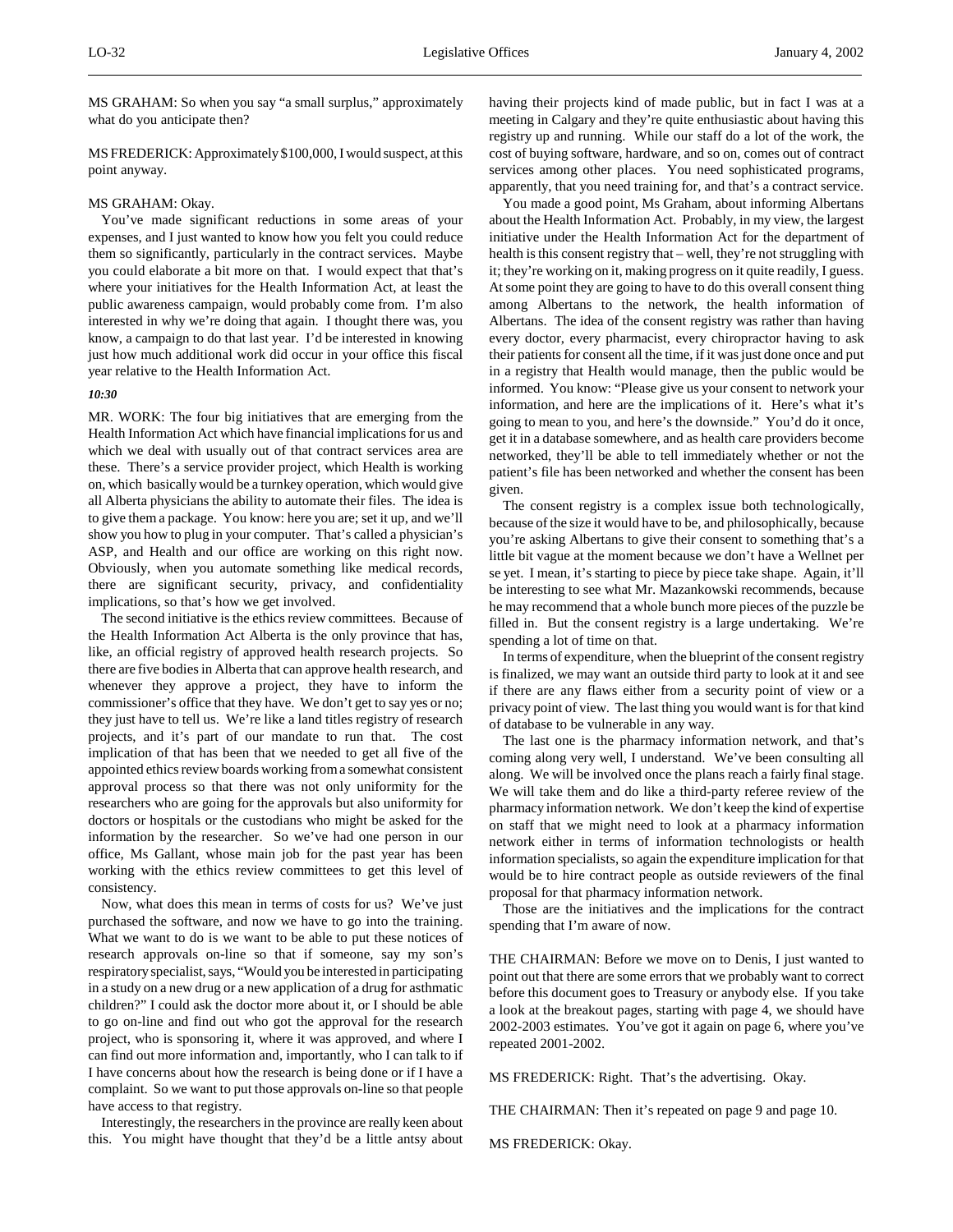# THE CHAIRMAN: Okay, Denis.

MR. DUCHARME: Thank you. I just have a few questions dealing with the Health Information Act. I'm just wondering if you could inform us as to what increase in the 2001-2002 budget took place because of the Health Information Act coming into force.

MR. WORK: I'll have to answer it in two parts, Mr. Ducharme. In contract services probably about \$130,000 in terms of wages and salaries, manpower. When the Health Information Act came into force, we set up a four-person health information team in the office: a team leader, one portfolio officer, a communications person, and a large part of a lawyer. Now, in terms of percentage of our manpower budget, that's four FTEs.

*10:40*

MS FREDERICK: It works out to, I think, about 30 percent.

MR. WORK: Of our manpower budget.

MS FREDERICK: Of our manpower budget, yes.

MR. WORK: So 30 percent of \$2 million. As I said, on the contract services side about \$130,000 is probably attributable to HIA initiatives.

The other items, you know, like travel and professional fees and training and stuff, I can't break them out for you. I can't off the top of my head break those out, but you can probably use the 30 percent figure across those budget items as well.

MR. DUCHARME: So for a total we'd be looking at nearly, I would say, a million dollars a year. Would that be a fair estimate?

MR. WORK: Yeah, very close.

MR. DUCHARME: Now, I'm making the assumption that the million dollars was to get geared up for when the act did come into place. So therefore you're anticipating that these types of expenditures will be ongoing. Or do you think that we may be facing a visit back to this table for supplementary estimates down the line during this fiscal year?

MR. WORK: No, I don't anticipate coming back for supplementary estimates. I think we're well positioned to deal with what we do see out on the horizon. Even if something very significant happened this year, like there was a major push on Wellnet initiatives, I think we could handle that. I suppose the worst case scenario and even then – the nice thing about the way the office is set up, I suppose, is that I can shift people between freedom of information and HIA if I have to. We have some flexibility there. So I'm very confident that this will position us to deal with whatever comes up. If we got sued a whole lot, if we got taken to judicial review really a lot of times this coming year, that would really throw things off, but that's the worst case scenario, and I just don't see it happening. It hasn't been the practice in Alberta in the past six years, and I can't see it happening now.

MR. DUCHARME: Thank you.

# THE CHAIRMAN: Raj.

DR. PANNU: Thank you, Madam Chairman. Frank and Suzanne, I just have little questions. I was impressed by the reduction that you show in the data processing item, 50 percent, and part of it contributed by lowering costs related to the Imagis program. What would be the amount that you saved from adjustments to that item, Imagis?

MS FREDERICK: Right now we're on the Imagis financial system, which is accounts payable basically. For this fiscal year, 2001-2002, we have contributed approximately \$7,000 toward the cost of the whole megaproject there. Next year they're telling us that we should be looking at approximately \$4,000.

DR. PANNU: So about \$3,000 from there?

MS FREDERICK: Yeah, I think it's going to be about \$3,000. I'm hoping.

DR. PANNU: What's the change in the basis on which these costs are now charged?

MS FREDERICK: On the Imagis system?

DR. PANNU: Yes.

MS FREDERICK: The government went and did a project and took a look at how they're allocating. They had a few very small departments, or ministries, that were on the system and some very large ones. They went and did a review of the contract that they have with IBM and how they were allocating it, why some ministries were maybe only paying 30 percent and should have been paying more. We were fortunate to be a small ministry, and they determined that our percentage should be lower. Now, others went up, but ours did go down.

DR. PANNU: Oh, I see. Okay. And how about the data processing part? You have found some outsource that's a lot cheaper. Is this just by accident, or is it that costs are coming down in general?

MS FREDERICK: No, it's not by accident. The majority of the government is on Imagis payroll as well, and this office chose not to ever be on the Imagis payroll system because of its cost. We were with IBM on a much smaller scale system. IBM chose to raise our contract rate for the next few years at an exorbitant rate. There was no way we could pay that kind of money for the services, so we went out and we found a private outsourcer. Ceridian is who we found, and Ceridian is going to be doing it for a very reasonable cost, what it should be for a 35-person payroll system considering we have expertise in-house and we're just using the service. So a significant cost reduction there. This fiscal year our contract with them was approximately \$13,000. We're going to be paying about \$3,000 or \$4,000 with Ceridian, and IBM was going to be wanting to raise our contract to \$70,000.

DR. PANNU: I wonder if there's something to be learnt by many of the other departments.

THE CHAIRMAN: Are there any other questions? Don.

MR. TANNAS: Just a couple of quick ones. The percentages are large, but the amount is small. Page 10, telephones and communications: I was just wondering what prompted a doubling there. Is it the cost of long distance? Are you on the RITE number?

MR. WORK: That's a good question because something significant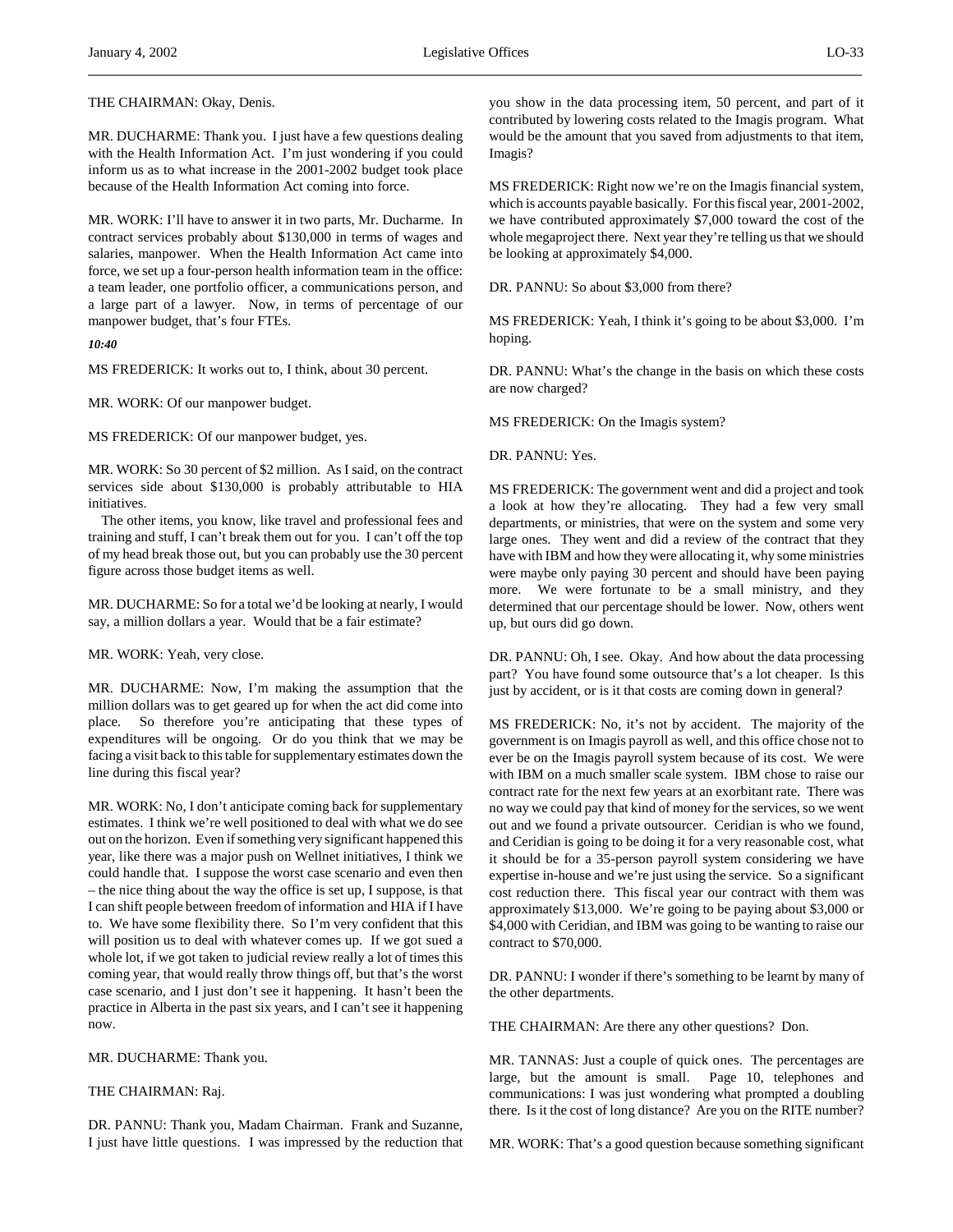did happen there.

MS FREDERICK: Yes, something did. It was the voice mail system, actually. Previous to this fiscal year we didn't have it. We just got this voice mail system in now, and the voice mail system is costing us the \$4,000 a year and the maintenance.

MR. TANNAS: Okay. The next one is on the next page, repairs and maintenance. I presume that the computer maintenance is the one that goes up by 166 percent.

# MS FREDERICK: Yeah. Exactly.

MR. TANNAS: Because you were saying that the equipment is, you know, kind of up to snuff, and then suddenly you're going to more than double your repairs on that.

MS FREDERICK: This is more of a positioning thing, a bookkeeping thing.

MR. TANNAS: So where's the negative, then, where this fell out of?

MS FREDERICK: The negative would have come out of contract services and/or materials and supplies and/or data processing.

MR. TANNAS: So you just snatched wherever you could get it.

MS FREDERICK: I've taken it and made it a little bit more compact.

MR. TANNAS: Okay. Thank you.

THE CHAIRMAN: Are there any other questions or comments? If not, I'd like to thank both Frank and Suzanne for their presentation.

We'll now bring in the next presenters. I expect we probably have two minutes if anybody needs to take a break for whatever purpose.

[The committee adjourned from 10:48 a.m. to 11 a.m.]

THE CHAIRMAN: Good morning. I'd like to welcome Peter Valentine, whom we all know. I'd also like to welcome Monica Norminton, whom I think everyone here also knows. They're here to present the budget estimates for the Auditor General for 2002- 2003.

MR. VALENTINE: Well, thank you, Madam Chairman and members. Monica and I are pleased to be here today. We provided you with some material before Christmas. I hope everybody received it in a timely way and has had an opportunity to spend some time with it.

We're going to take you through a little PowerPoint presentation, and I will make some comments as we go through. As you know, Monica is the chief administrative officer of the office. This presentation will highlight our financial position. It will tell you a little bit of background about how the budget was put together, and it will lead to some questions, I'm sure.

We have followed the same instructions as those that were given to government departments for budget purposes, and that is to reduce by 2.5 percent the 2002-2003 estimate that was prepared in the year 2001. That reduction amounts to \$370,000. This chart shows you the net cost of operating the office on both a budgeted and actual net cost basis year over year. I can tell you that the net cost of operating the office under this budget will increase from the last year actual by

# 1 percent.

As I said earlier, we've voluntarily chosen to keep in line with the initiative of the government to reduce discretionary spending, and that was the \$370,000, or 2 and a half percent, reduction that I spoke about earlier. In addition, in the year not ended we will return 1 percent of our appropriation to the Legislative Assembly, so we've been able to participate in that measure also. But it is not appropriate to discuss cost increases or the reduction in the budget in isolation, and we want to give you some context of the change in the work demands of the office so that you see what's happening with the money.

If a trend line were drawn against that green background that you see, you would see that there's an increase in audit demands, and they of course result in increased costs. The spike in the hours for 1999 and a portion of the 2000 hours relate to the involvement of the office in the West Edmonton Mall investigation. If you adjust for the hours that were spent on that single project, you'll see a continuing strong upward line of increased work demands on my office, which we'll give you some background on. Just to make that comment relevant, in the 1999 fiscal year we spent 5,500 hours on the West Edmonton Mall issue and an additional 410 in the year 2000. There is some continuing activity in that area, and hopefully it doesn't result in substantially more work.

The solid green line on this chart tells you the time that was spent on our audit activities and projects out with the dotted green at the end. The trend line is the semaphore-type line running across from 130,000 audit hours up to in the order of 147,500 for what we think the 2002 will be.

Our audit hours are increasing. I've made the point that the audit hours and our relevant costs don't decrease just because government spending is put on hold. In fact, the converse is more often true. When times are tough, there's less staff in the departments to do the work, and errors creep in. The former processes that were functioning to provide the internal controls and maintain them may or may not be in existence, and it presents a substantial risk to us in concluding our audit activities, so there's emphasis to be placed in those areas.

I've put forward the information on increasing audit hours, at the same time maintaining that the office is in a unique position to deal with these demands. We have, without increasing our numbers, a fully equipped team to do the audit opinion work, to prepare the recommendations on government operations and management practices, and to complete the audit activities on a timely basis for the June consolidation of the province, as well as to release our report immediately following the tabling of the balance of the public accounts in September. As you'll be familiar, only just before Christmas did we receive a response to our numbered recommendations in this year's annual report.

So the question becomes why are these demands on our limited resources continuing to increase? We've chosen a number of departments here to show you the increased activity based on the number of audit hours. The green tall lines are the Department of Health and Wellness. The burgundy lines, or brownish burgundy lines, are Children's Services. The pale pink or yellowish line belongs to Community Development. We've only taken those departments where the dedicated hours varied by more than 20 percent, in an absolute sense, on average since 1998. You don't see the seven new ministries. They will account for about 28,000 hours of my staff time in the next year. What you do see is the increasing resources required by Health and Wellness across government, Community Development, and Gaming – Gaming is one of the smallest, down at the bottom, but it is increasing – and you see the fluctuation in demands resulting from government reorganizations.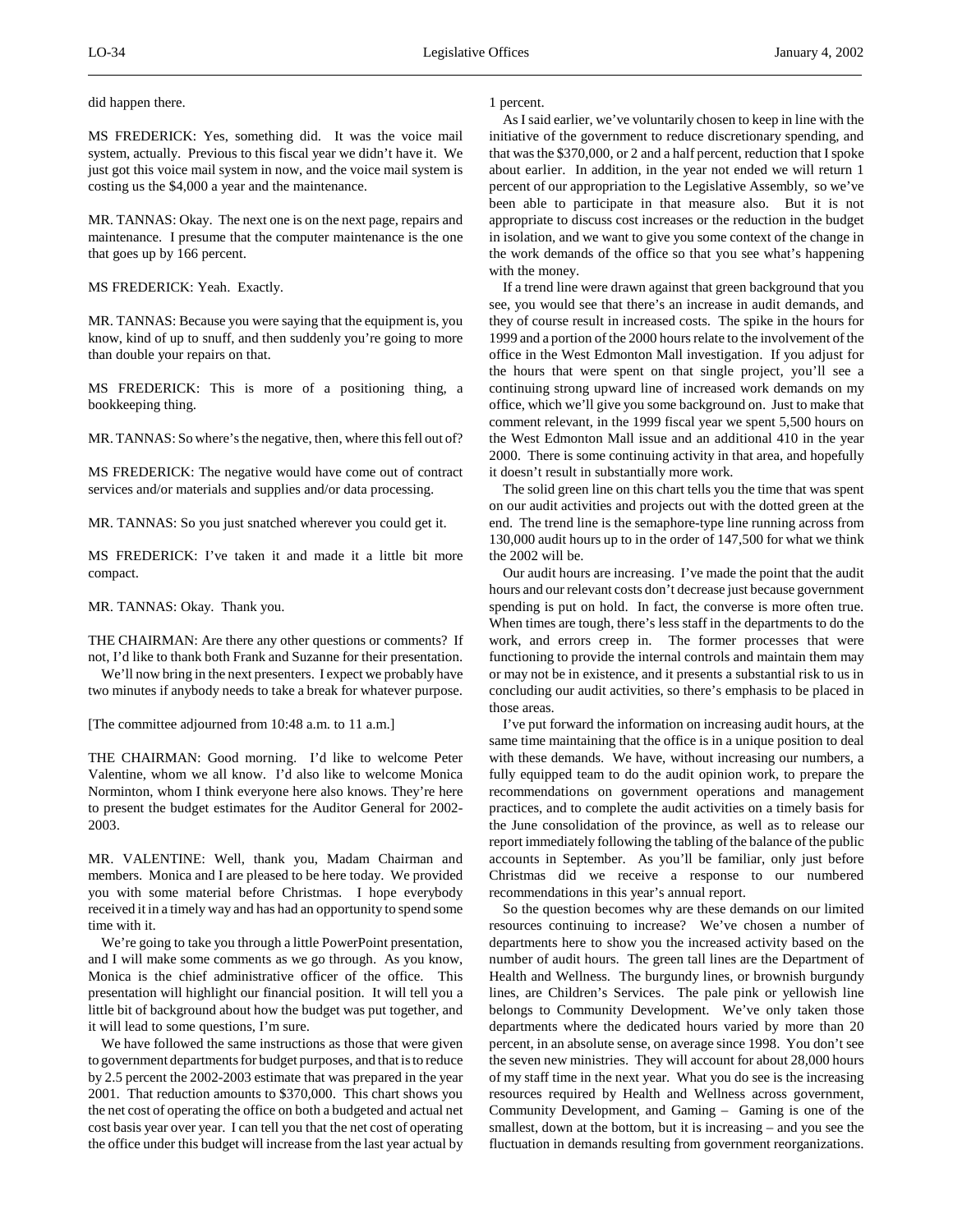We expect that the same trend will exist in the seven new ministries. There's the creation of a new ministry. There's new staff. There are new systems. There's a whole variety of new things that need attention before we can sign off on the audit activities.

There's also the constant growth in Health and Wellness. That's a subject that you've heard a great deal about from a variety of sources, but it, too, affects the demands on my office. In fact, I can tell you that the largest consumer of resources in my office is the health sector.

Lastly, the overall trend, the black line across the chart, shows you the increased use of the resources of the office, a small but upward trend. Looking at our office and what we do, the three sources of work that we do, the teal colour is audit activity, the gray is system hours, and the small line at the bottom is other services such as the work that we performed for regional health authorities on Bill 11 and other activities like that. You can see that we continued to have an increased demand on our audit hours. I would like to have more time spent on the system work, but we're comfortable where it is, and I wouldn't want to see it eroded any.

# *11:10*

How do we do this? We do this through manpower staffing of the office. Here the green is our own staff hours. The red slash marks are agent hours, where agents do work for us; an example would be to do the community college in Fort McMurray. The dark green colour is temporary staff hours, where we need to take on temporary staff in order to fulfill our audit responsibilities at various times during the year, mostly over the busy peak following the government year-end in March. I might point out that that is an effective use of resources, although it's costly. The question is: do we manage it well? We are always seeking improvements in that area. If you were to staff the office for the peak, I think it would be irresponsible because then you would have staff that would be sitting around during other parts of the year and not being effectively used. I think that's about all that's in there.

In the budget request this slide is actually a replication of the bottom half of the budget table that you received with my letter, and it shows a comparison of the budget from last year, the year we're in, 2001-2002, to the budget proposed for the 2002-2003 year. We're asking for a voted sum of \$16,716,000 for both capital and operating purposes. For operating purposes our budget request represents a 2.9 percent increase over the prior year's budget, and our capital request is declined by almost 86 percent. The aggregate decline year over year is 1.6 percent, budget to budget comparison, and I'll explain the change in the dollar request in the next slide.

I should tell you that the way we do our accounting is to include in our financial statements all of the costs of operating the office, even if those costs are actually paid for by another entity within the government. So the office leases, for example, are included in our total professional service costs, and in order to get to the voted amount, you have to reduce the total cost by the leases, which are paid for by the Department of Infrastructure, and the same, too, for leasehold improvements. So we have a comparison of \$16,986,000 voted last year, and this year it's \$16,716,000.

This slide reconciles our current year's budget against net costs. This line of net costs comes from the second from the left column in the budget table presented to you. At the bottom under the double underscore you'll see under budget for 2001-2002 \$14,713,000. We adjust that for increased resource costs and increased overhead of \$466,000 in the aggregate, and we adjust for the change in audit fee revenue. Our net cost of operations in the budget period is projected to be \$14,825,000, which is a .8 of 1 percent increase, budget over budget, but bear in mind that we are reducing our estimate, as requested, by the 2 and a half percent.

This line reconciles the difference between year over year. It includes changes in our staffing costs, our temporary staff costs, and our agent fees. The salary increases over the past year are included in there, and reductions in manpower costs such as temporary staff services, training, and development partly compensate for the increase.

I can tell you that I anticipate that travel costs will continue to increase. We can't avoid this cost in moving about the province. We have a mechanism whereby we questioned the use of travel, but having said that, you have to go to the client to do the work, so that results in some certain travel.

Our computer service costs are increasing, and that's a subject over which we have no control because we use the Imagis system. As many of you know, in the seven years that I've been in this office, in every situation where the government policy is required for departments I have gone the extra mile, if you like, to make sure that we fall within the parameters of a variety of government initiatives, and that would include using the Imagis system, although I can tell you that the value we get out of it is marginal because we're not really a big enough entity to achieve all of the values. Having said that, we do, as I say, use it. The costs that we can't control in this area are software costs, so we are putting on additional procedures to evaluate the expenditure on software costs.

Lastly, we show that our revenues are increasing. This doesn't mean that we're increasing the number of entities that we necessarily charge fees to but rather reflects how we changed our billing system to ensure that we recover the complete costs of activities performed by our office where it's appropriate to bill the client. One of those examples would be the ATB.

So those are my remarks, putting some flesh around the material that you received before Christmas. Monica and I would be happy to help you with any questions that you might have.

### THE CHAIRMAN: Thank you, Peter. Mark.

MR. HLADY: Thanks, Janis. I have a few questions. Just to start off, what are your FTEs? What were they in 2000-2001 and then this past year, both under your full-time and also your temporary? Do you have that?

MR. VALENTINE: We might have, but you have to understand that if I can't hire in the market, I've got to use temporary services people. When I came to this job, we didn't have a good recruiting system, and we weren't doing well either on campus or at the postgrad level. We should have 130 people. We seem to operate somewhere between 123 and 125. I've tried a number of times to close that gap, and it just isn't doable. I told you last year when I met with you that we were going to do some recruiting overseas. We recruited three excellent people from South Africa, all four or five years past qualification. The third one just arrived recently, in fact. We did that on a fairly cost-effective basis. I guess the happy news about that is that the other two have produced new Albertans since they've arrived. There aren't a lot of professionals available in the province, and we do our best to keep our complement where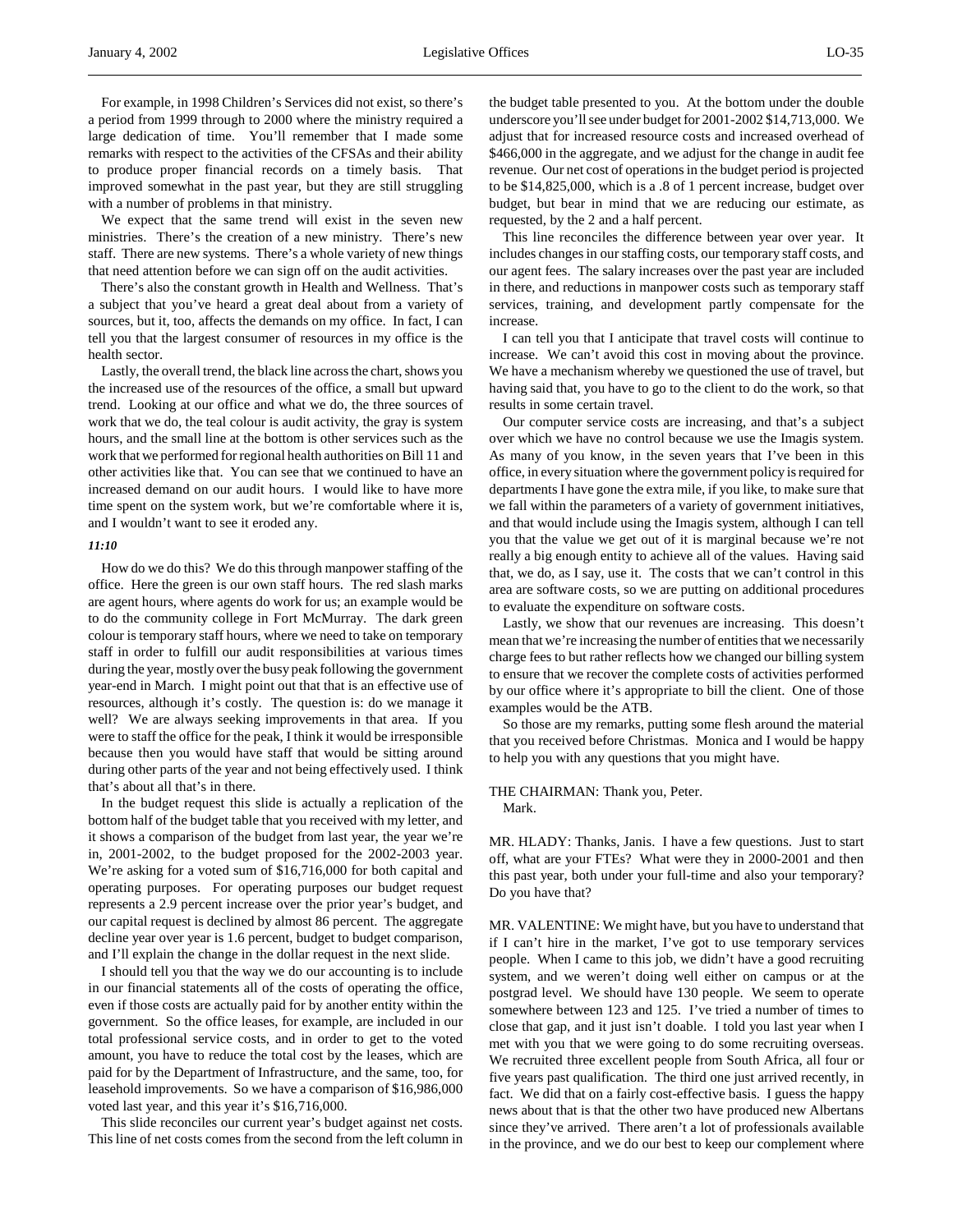it should be. I fear eroding rather than worrying about getting too many.

*11:20*

MR. HLADY: Sure. Peter, can you just expand on it?

MR. VALENTINE: We can. We can give you some numbers. We were at 115 FTEs in 2000, we were at 119 in 2001, and we have 10 temporary people.

MR. HLADY: Okay. Great. Peter, just to expand on this and comment around this, what is your staff making? As you're saying, with the four- and five-years' experience that you're looking for to get yourself to that 130, what are you paying your staff compared to what they'd be making in the private sector? You must have done that comparison. How far off are you on that? I'm assuming that's why you're having trouble getting to your 130.

MR. VALENTINE: No, that's not the only reason. I think we compete quite well. We compete very well at the university recruitment level and through the student period. By the way, I'm not sure you're aware of our exam results this year, but we had an 80 percent pass rate on 22 students. I think it was tremendous. That's the result of investments made over the years now, I think.

We also compete quite well in the immediate postgrad period. It's when they get to four to six years of experience that we start to have trouble, because in the private sector that individual would be on a track to senior promotions and we don't necessarily have all the room for that. Also, there's a stronger appeal for young people to go into the private sector than there is to join the government. We try to compete against that and we do with a measure of success, but it isn't huge.

Then we start to compete again quite well when you get to the senior, nonpartner professional level and through to the AAGs in the office, and I think the competition there now is quite good. As you know, we went through the Hay system four or five years ago. We implemented that, as the rest of the government did. We jigged our positions, examined all of that, implemented a new program, and I think it has worked quite well. In fact, I feel quite warm about the whole thing, given that I'm going to retire at the end of the month.

MR. HLADY: Thank you. I look down on your page, your columns on your budget and your forecast, at total professional services and then less the audit fee revenue. Just for structure, then, that \$1.816 million on audit fee revenue, you're deducting it in here.

MR. VALENTINE: It doesn't come to me; it goes to the general revenue fund.

MR. HLADY: Okay. That's because it all goes to the GRF, the year-end audit. That's not coming to you at all?

# MR. VALENTINE: Unfortunately.

MR. HLADY: Well, that's fair enough. It's just how we structure that. It all depends on our reports back from the Auditor General how we structure that, you know.

Then the total professional services. You're saying in your notes that you're coming \$700,000 under it on your forecast compared to your budget. So if I brought that back down to your bottom line, you'd actually be more like \$16,286,000 approximately, but you're still budgeting next year to – let's see. You're needing \$16.7 million. So you're kind of up from your actual forecasting compared to what you're . . .

MR. VALENTINE: Sorry; I'm not with you on the numbers.

MS NORMINTON: He's saying that we're returning or plan to return \$700,000.

MR. VALENTINE: Oh, I see. Yeah. So you're taking the  $$700,000...$ 

MR. HLADY: You didn't do a forecast line down to the bottom, but I just did that.

MR. VALENTINE: Yeah.

MR. HLADY: That would bring us actually \$700,000. So you're actually seeing an increase from your forecast to your estimate for next year of \$500,000.

MR. VALENTINE: Yes, that's correct, but there are also already in place some salary costs that are in the 2002-2003 estimate that weren't in that forecast.

MR. HLADY: And that would all be due to salary increases basically?

MR. VALENTINE: Yes.

MR. HLADY: So the salary increases are what you'd say would be making that up.

MR. VALENTINE: That's a big percentage and the cost of agents. Agents, which of course go under fees, that are in the private sector have increased quite dramatically.

MR. HLADY: Okay. Well, thank you.

THE CHAIRMAN: Any other questions?

MR. DUCHARME: If may just ask a couple of questions going back to supplies and services. It was in two areas that you spoke about briefly. That was travel and computer services. You indicated to us in your presentation that more and more travel is required within the province, but I'm seeing a 44 percent increase. You know, I'm just questioning that increase. In computer services you're jumping roughly 428 percent over what you've had over the past couple of years. Are we in a time frame where we're having to replace the majority of our computer equipment?

MR. VALENTINE: Well, dealing with the last one first, we don't have a large equipment issue this year. As you know, we replaced our laptops and went to a common platform because of the security issues that we needed to deal with, encryption on all our files. That's all in place now, so we don't have an equipment issue. Computer service costs will increase 74 percent. Approximately \$60,000, or 55 percent, of that increase is attributed to Imagis' increased costs in maintenance and upgrades. That's really the heart of it. We don't have control, as I said earlier, over the Imagis' costs. We're a customer and you take what you get sort of thing.

Your first question was with respect to travel. Travel will go up because of some further distance travel to locations for entities like the child and family services organizations which are not easy to get to. You've got to drive out, spend the night. Inevitably the meetings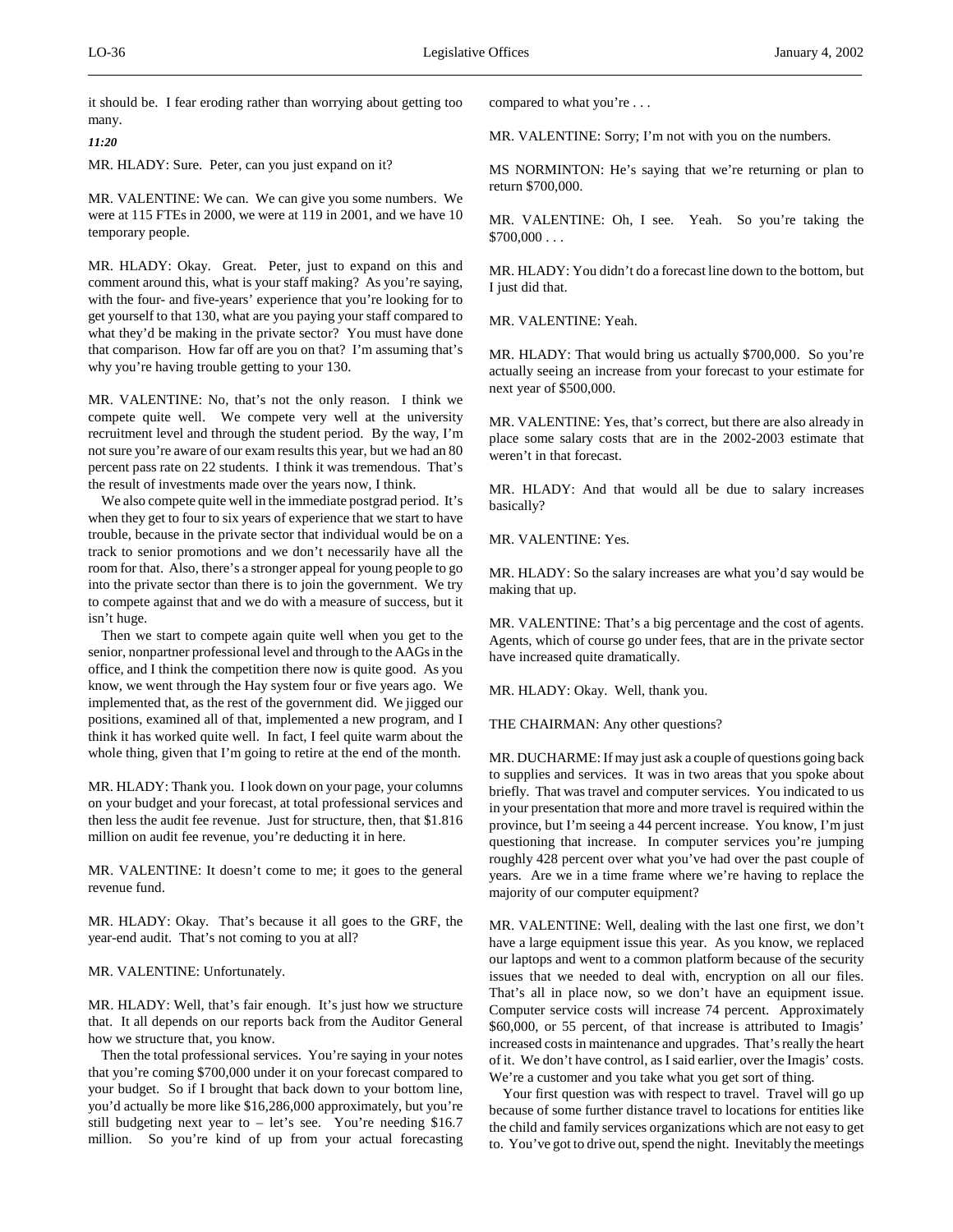with the boards are late in the evenings, so you've got to spend the night and then drive back. So there's a time and travel cost function there.

The other thing. You've seen the issues with respect to the charges for travel by air in the province. We do travel the same route that you members travel: from here to Lethbridge, from here to Medicine Hat, from here to Fort McMurray, from here to Grande Prairie. We benefited from low fares for a while, while there was competition. Now we're going to paying NAV Canada all those extra fees. You know, WestJet's argument about having the fixed fee of 25 bucks for security alone is impacting us on what we're doing here. I'm going to ask Mr. Kruselnicki this question, but I would think that the same thing exists in every department of the government. It's an issue of that short-range travel cost.

# THE CHAIRMAN: Mary.

MRS. O'NEILL: Thank you. In your appendix A under supplies and services, miscellaneous there's a big disparity between what was your 2000-01 actual, your 2001-02 budget, and then forecast, and then I take it over to the three years out. Why?

#### *11:30*

MR. VALENTINE: You raise a good point. The increase in 2003- 04 and '04-05 is to do with the Imagis consulting. That's where we've allocated those costs. That's our internal accounting systems. The reason for the \$148,000 is that we have some costs attributable to our last bit of renovations – and that's where that is – painting, carpet repair/replacement, and the like. So the \$148,000 that's in the forecast year 2001-2002 is being affected by a nonrecurring cost relating to our renovations.

MRS. O'NEILL: So if I'm correct, then, the \$148,000 is what you are forecasting to the end of March 31.

# MR. VALENTINE: Yes.

MRS. O'NEILL: Sixty thousand is what you have spent so far?

MR. VALENTINE: Just to tell you what's in that \$62,000, there's postage and courier, a little bit of insurance on physical assets, some internal meeting costs, a small amount of recruiting advertising, and other.

MRS. O'NEILL: But that is not going to be the case as you project out in '03-04.

MR. VALENTINE: That's more Imagis' costs coming at us.

MRS. O'NEILL: Could I ask you how locked in we are to Imagis?

MR. VALENTINE: Well, it's the platform on which all of your accounting is being done, all of your financial management and financial information systems. The problem in our little store is we don't have enough volume of transactions. We have the same kind of transactions, but we don't have a huge amount of volume. The way they do their allocation of the total Imagis' cost is that we get – I want to be fair about this, but we're beaten up on it a lot.

MRS. O'NEILL: So what you're saying is that it is being costed to you disproportionately to what you think is your usage.

MR. VALENTINE: Yes.

So what are my alternatives? I could install a package of our own and run it ourselves for much less money, or I can stay as part of the development of the overall government system, which has an advantage because I really know the system then. If I go to my own system, I then become reliant on somebody else, not the bigger group that is busy managing the Imagis system the whole time. I think it's more responsible to be a player within the overall system as long as our independence isn't affected.

MRS. O'NEILL: To the tune of \$200,000 a year.

MR. VALENTINE: That's right.

DR. PANNU: Peter, to follow up on the question that Mary asked you on the Imagis system that you use – and the costs are increasing, as you indicate, quite radically. You've already answered part of my question as to why you want to stay with this system although the costs are going up, but is there room there to re-examine that stance that you're taking? If the costs keep going up, alternatives need to be explored, or not. Why not?

MR. VALENTINE: We could certainly do that, but I suggest that my walking away from the system isn't going to reduce the total system costs any. They're just going to get reallocated to everybody else. So if you look at it from an overall government perspective, you know, that's the one picture. The other picture you can look at is our smaller unit, the office, and say: well, we could do this for let's say \$50,000 less per annum. Well, is that a true saving at the end of the day? Will it be a saving? I'm not so sure about that.

We haven't examined it. We have made comments about Imagis. You're aware that we have made comments in our annual report. We've made management letter comments to Executive Council on that issue, and I suspect that there'll be some further attention to the kinds of comments we've been making before we get to these large expenditures.

DR. PANNU: In an earlier presentation we had a few questions on their decision to switch from Imagis to someone else.

MR. VALENTINE: Mr. Sutton doesn't use Imagis. He's on his own little system.

DR. PANNU: But it raises the larger question. You're the right person, perhaps, to comment on it. Does the Imagis' arrangement that we have now deliver to the government comparative costs, prices? That's the question.

MR. VALENTINE: We're in the process of doing some work in that area, and I would think that we'd be ready to report on that in the next fiscal year. I mean, our mandate responsibilities haven't escaped us.

THE CHAIRMAN: Are there any other questions?

I understand that Peter would like to address a personnel issue, so I'm wondering if someone would move that we go in camera.

MRS. O'NEILL: I'll so move.

THE CHAIRMAN: All those in favour?

HON. MEMBERS: Agreed.

THE CHAIRMAN: Motion carried.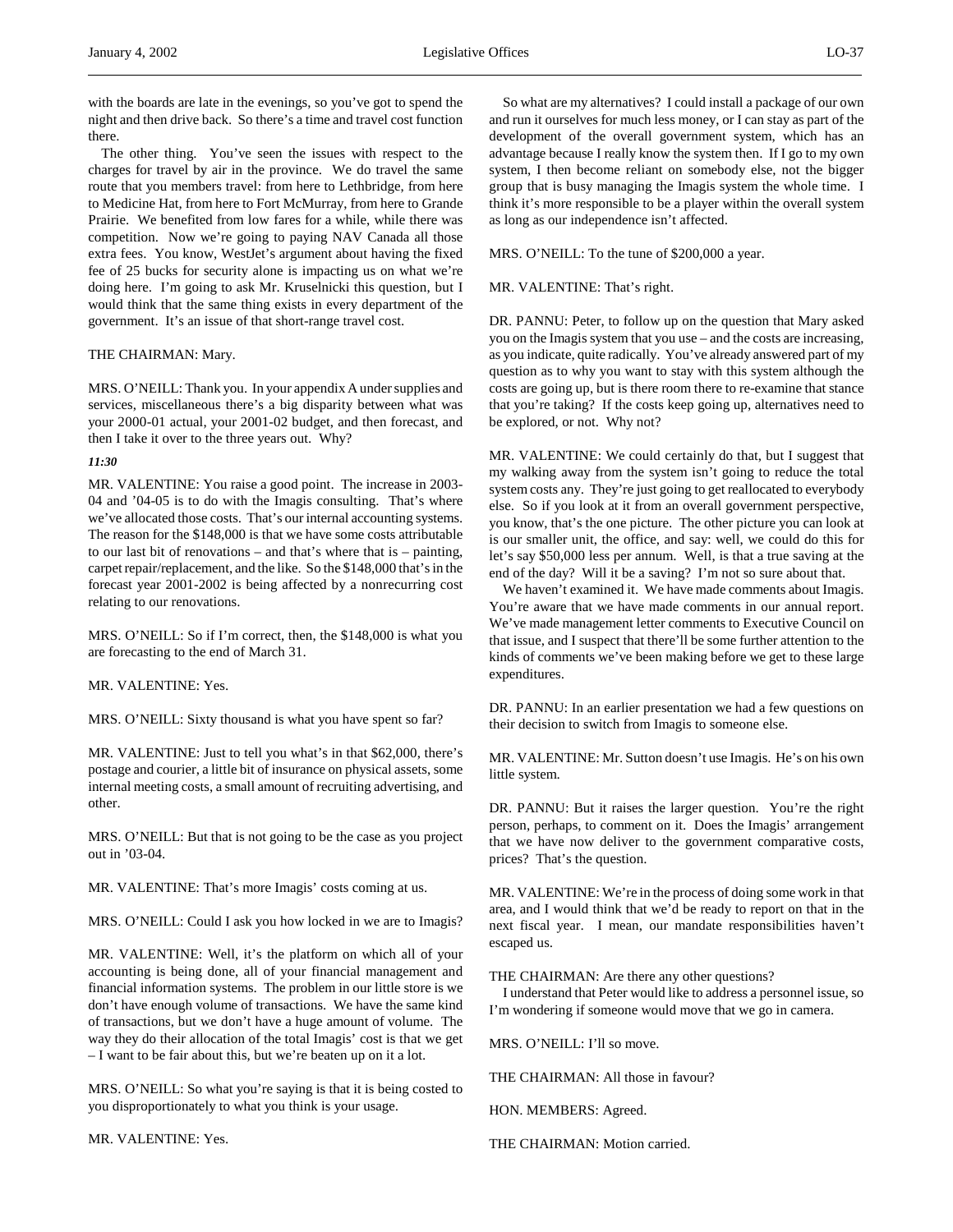[The committee met in camera from 11:35 a.m. to 11:40 a.m.]

THE CHAIRMAN: Mark.

MR. HLADY: I'll move that

we approve the salary of \$141,960 for the Acting Auditor General and that Mr. James Hug, CA, is put into the position of Acting Auditor General for February 1, 2002, and that this would be put forward until we are in position to hire our new Auditor General and he starts work.

THE CHAIRMAN: Any questions, comments? All those in favour?

HON. MEMBERS: Agreed.

THE CHAIRMAN: Motion carried.

MR. VALENTINE: Thank you, Madam Chairman.

THE CHAIRMAN: Well, thank you very much, Peter and Monica. Actually, before you leave, Peter, on behalf of the committee I'd like to thank you for your many contributions both to the committee and Albertans during your tenure as Auditor General. While we know you have several very long weeks left before you retire, this is your last meeting with our committee, and we would like to take this opportunity to present you with a small token of our appreciation and also wish you and your family the very best.

MR. VALENTINE: Thank you. Can I open it now?

#### THE CHAIRMAN: Sure.

Just so everyone knows, at lunchtime we invited all of the officers, actually everyone that's here today to present, to join us for lunch. So I guess at this point we can break for that, and then we will reconvene just shortly before 1 o'clock.

[The committee adjourned from 11:43 a.m. to 12:40 p.m.]

THE CHAIRMAN: We're ready for the office of the Chief Electoral Officer. Brian, welcome. If you'd like, why don't you introduce who you have with you today, and then we'll just get started.

MR. FJELDHEIM: All right. Thank you very much. Thank you again for inviting us today. We're pleased to be here. Best of the New Year to everybody. I hope you were all able to have a relaxing holiday and so on. Of course, we were preparing for this.

Bill Sage, the deputy who generally is with me, is vacationing today, so I am pleased to have Glen Resler, the director of registration and financial operations, and Lori McKee-Jeske, the director of communications and operations, along today to help me out here.

I want to thank the committee again for the opportunity we had in June to give you an overview of our operation and what we do or try to do. I think that helped a great deal in setting the stage for our discussions today.

The past fiscal year was a busy one. We provided administrative support to Albertans during the provincial confirmation process. We had a couple of by-elections, if you recall, and of course I know you all remember the general election that we conducted. We also increased the electronic information via the Internet available to returning officers for their use.

We were pleased to conduct those events in what we feel is overall a very cost-effective way. I hope you agree with us. An

overall increase of about 16 percent in total in election expenses between '97 and 2001. Of course, there was an increase in the electorate population. As well, as you are all aware, we had an increase in the fees paid to election officials and for rental of polling places and so on.

In the current fiscal year we've reduced planned expenditures by about \$2.8 million. In many ways, as you know, we have little influence on spending requirements since we're bound by our legislation to provide these services as are required. Traditionally we budget for three by-elections in each fiscal year, and along with that, of course, we have to prepare the list of electors, materials, preparation for rental of polling places, offices, and so on.

A large component of this year's budget estimates is related to register development. As we move away from paying a widespread group of Albertans a small fee to collect information during a traditional door-to-door confirmation process, we increase our use of contract services, in particular those with expertise in managing and updating large databases. We discuss register development with other jurisdictions, and as we go along this path, I'm certainly pleased to keep you updated on where we are in this process at all times. Generally it requires a larger staff complement, including dedicated IT people, and a lot of expenditure is required in the development of a register. I'd be hesitant to drastically increase the size of our staff without being confident that sufficient savings and the efficiency of the whole process could be increased by using a register that is updated by a variety of databases. Most jurisdictions with electronic registers still contact electors some way or another – by telephone, by mail, door to door, and so on – and unless this activity is kept to a bare minimum, that cost adds up very, very quickly. So again today I hesitate to say that we'd never go door to door to update the list of electors again.

The confirmation cost was quite economical when compared with ongoing register costs. In addition, the last process was very successful. We saw over 95 percent of participating electors included in the list of electors. So we're very pleased with the way that process worked, and I want to reiterate that.

Ongoing electronic updates of course are advantageous in keeping information current, and of course you as members of the Assembly may use the information that you received following the election. You received that information in May. That's going to be updated in about a year's time. You'll receive another list of electors for your electoral division and also in years 4 and 5. I will have to explain to you how you can use that information for carrying out your duties and functions as a member of the Assembly, so we need to try to keep that information up to date as well. That acquisition continues to be an issue. We're going work in that area with government departments to try to gain that information and then ascertain its quality.

I'm going to skip a few of these things. I'm going to move on a little bit now to the budget. Our estimates are set out to show you the three programs that our office administers. First is the election office, and that includes salaries and general costs. You're looking at tab A in our information package. That includes salaries and general costs related to the administration of the legislation that we're responsible for.

The second program that we divide our budget into is called elections: the costs of conducting general elections and by-elections, as well as costs associated with our duties under the Election Finances and Contributions Disclosure Act.

Thirdly is the register of electors: the costs associated with preparing and maintaining the register of electors in order to maintain and prepare a list of electors.

In tab A again, that first column, entitled '99-2000, is the amount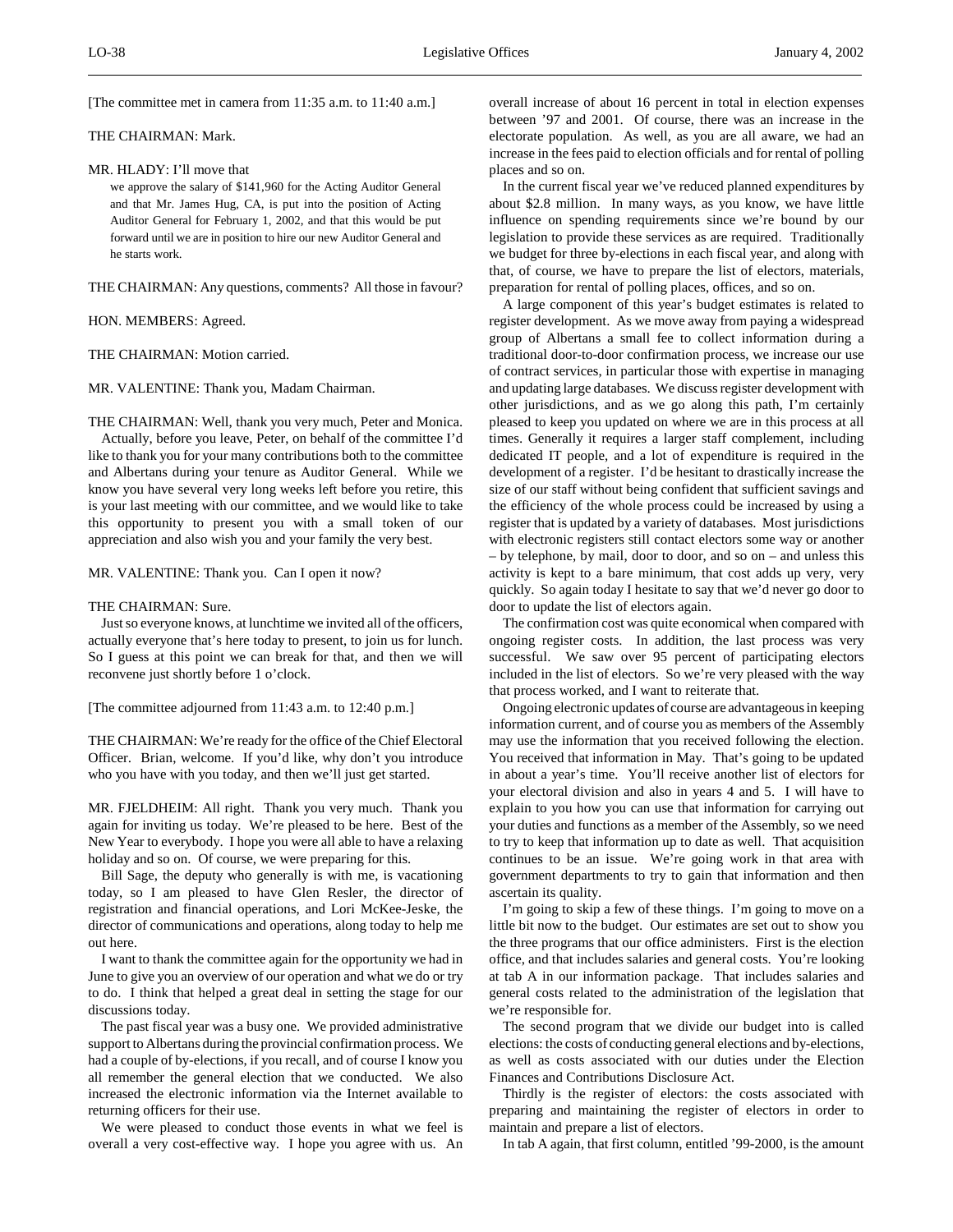budgeted for that fiscal year. Now, that is included so that you can see the comparison for a non confirmation, non general election year. Last time we presented the budget we were asked to compare apples to apples. Well, we've attempted to do that, and in doing so, we had to go back to, again, the '99-2000 budget year, because in the following year we budgeted for a confirmation and a general election, and then in the next year we did as well. So hopefully that will clarify some things. You can see there's quite an increase from that year to what we're proposing this year, but please keep in mind that that budget was presented in 1998.

The column entitled 2001-2002 budget is what the committee approved last year. The 2001-2002 forecast is what we expect to spend. Finally, in the last column, on the right, are our estimates, and that is what we're proposing for the coming fiscal year.

Do I have any questions so far on format, layout?

THE CHAIRMAN: Mark, did you want to hold off till he's finished?

MR. HLADY: I'll wait till you're finished, Brian. That's okay.

MR. FJELDHEIM: Okay. I'd like everyone to note that from last year's budget to this year's budget there's a drop of 67 percent.

THE CHAIRMAN: I think he was waiting for us to comment.

MR. FJELDHEIM: As a matter of fact, I was. There was some debate in the office whether I should say that or not. I said: oh, yeah. I guess these guys were right.

From '99-2002 there's a 46 percent increase. However, excluding the register there's an increase of only 16 percent, and that's due mostly to an increase in salaries and fees. So again that's our overview, where we're at.

I'll ask you to turn now to tab B, which you have. That's our election office program. For salaries you can see the budget once again, the forecast and the estimates. We do not have the '99-2000 in this grouping because this is exclusive of what is presented under the election and the register program. This is strictly to run our office, so that's consistent from year to year. We slightly overspent due to wage settlements and bonuses in the collective agreement and for management pay increases and bonuses in that area as well, and that was directed by the Public Service Commissioner. In wages the small amount is to cover off summer help when we need it.

Contract employee, the third item. That's me. As you can see, no adjustment has been made to the salary amount for the fiscal year. I was asked prior to the meeting – I did not want to be presumptuous and come here and put in a big increase or a small increase. Again, quite seriously, I did not want be presumptuous to the committee and put an amount in, so that's why I didn't.

Travel. That's a fair amount, as you can see. That's the car that I have and related expenses as well as general administrative travel for our office.

Finally, telephone and communications you can see has taken quite a jump. Also, as was in your notes, you can see that that is because the Department of Innovation and Science has transferred that expense to the office.

So those are my comments under the election office program. Does anyone have any questions on that?

*12:50*

THE CHAIRMAN: It's a hold-off, Mark?

MR. HLADY: Yeah.

MR. FJELDHEIM: Now I'm getting nervous.

All right. Next we have the election program. Again, you can now see from the '99-2000 to 2002-2003 estimates – I don't think there's anything unusual here. As I believe you all know and as I mentioned earlier, we budget for three by-elections. The increase of \$38,000 from the '99-2000 budget is due mainly to the increases in advertising costs that are required by the legislation and adjustments in the fee schedule for election officials and rentals.

You'll note that hosting is \$2,500. "Good grief, Brian. What are you doing?" Well, that's due mainly to the cost of lunches for returning officers in wrap-up sessions. After we have an election, we get together with returning officers and have a "How goes it? What can we do better? How can we improve? What worked? What didn't work?" and so on. So instead of each of the returning officers going out and buying a meal and then claiming it and coming back and so on, we put on a lunch, and it's covered under hosting. Any questions under that?

MR. HLADY: Just to speed up the process. You budget for three by-elections, so what's the cost? What do you budget for the cost of a by-election?

MR. RESLER: The costs will vary. What we used as a benchmark for the last two by-elections, Edmonton-Highlands and Red Deer, was around, for an urban one, \$70,000.

MR. HLADY: And a rural one?

MR. RESLER: A rural one – let me pull it here. That would be closer to \$50,000.

MR. FJELDHEIM: From \$50,000 to \$70,000.

MR. RESLER: The biggest difference is advertising. The cities are much more expensive. Like, Edmonton-Highlands is \$25,000 alone just for advertising.

MR. HLADY: Okay. Thank you. I'm still on the list.

MR. FJELDHEIM: Any other questions under the election program?

THE CHAIRMAN: Marlene.

MS GRAHAM: Thanks, Janis. I'm just wondering why there's such a large discrepancy under budget for '01-02 versus the forecast for advertising and contract services and rentals. Maybe I've missed something. Did I miss something in the notes that would account for that?

MR. RESLER: Did you say the rental forecast in year – which one were you comparing?

MS GRAHAM: Yeah. Under budget for advertising versus the forecast the budget is \$835,000 and the forecast is \$117,400. Contract services is \$818,000.

MR. RESLER: Again that's for 2001-2002. We did the original budget for a general election, so those advertising costs and contract costs are higher for that purpose. The election costs were paid out of the last year's fiscal period, so for 2001-2002 it's strictly the byelections that we'd be forecasting for.

MS GRAHAM: Oh, I see. Did you have enough in the last budget?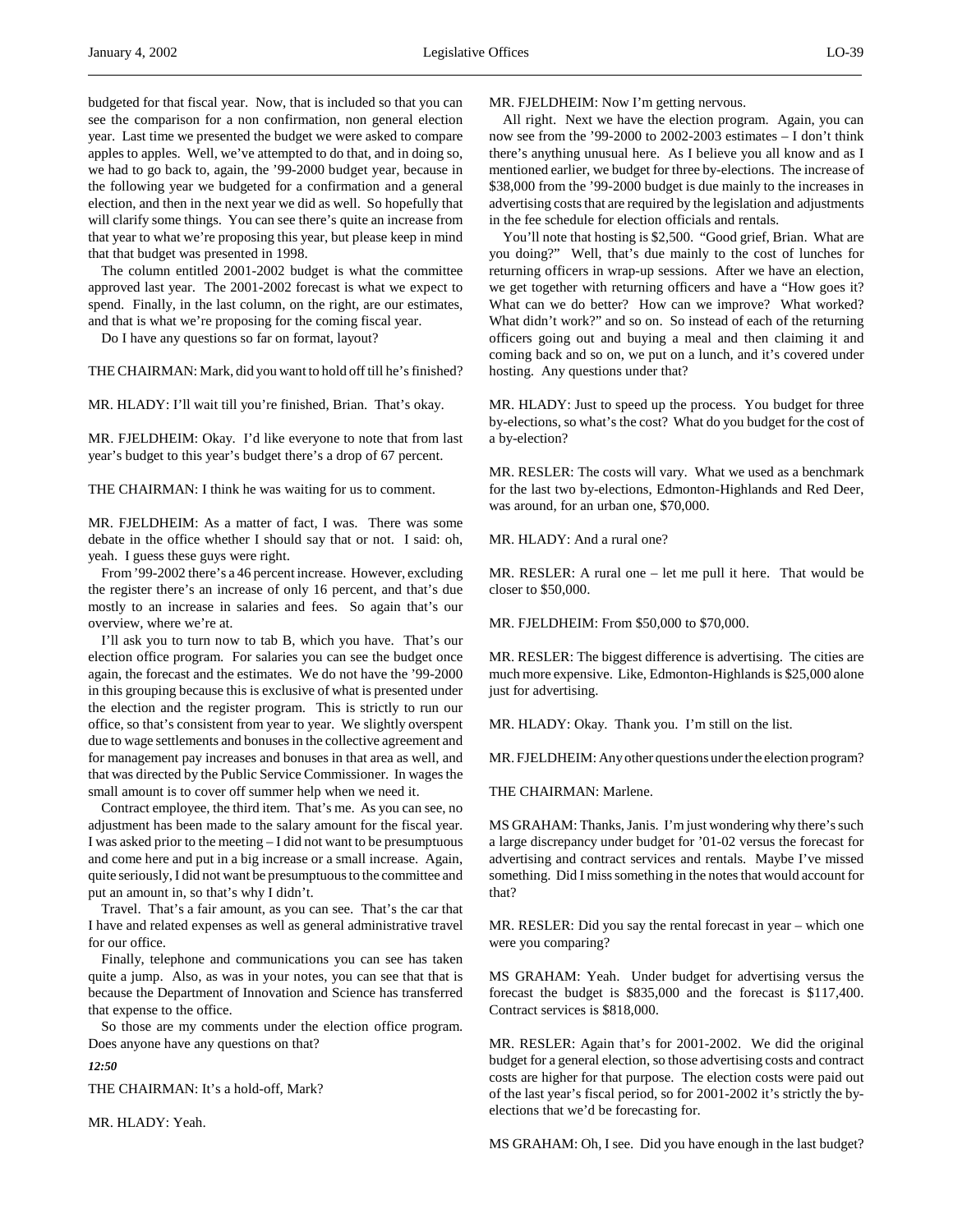MR. RESLER: Well, for the last year's budget the election was held in March, so the expenses were paid in that fiscal . . .

MR. HLADY: In '00-01.

MR. RESLER: Yeah, in the 2000-2001 fiscal year.

MS GRAHAM: So you're going to have quite a huge surplus then?

MR. RESLER: Yes, and that's why we've already lapsed the \$2.8 million.

MS GRAHAM: Oh, okay. Got it. Thanks.

MR. FJELDHEIM: Okay. Any other questions that Glen can answer?

All right. Our next program is the register of electors program. Again, as with the election program, we budget for three special confirmations should the need arise for by-elections. As mentioned earlier, we do not have access to those databases at this time, and to update the register and the list has to be done by other means. As you can appreciate, as we move further and further away from a general election, the more outdated the list information becomes. Obviously, like you, we depend on the consistent high quality of that information, so that's very important to us.

From '99 to 2000 to today's estimate you can see that the total has more than doubled. However, from last year to this year you can see that there's a small reduction. In this case we are comparing apples to apples because the confirmation was paid for the year before. As I've mentioned many times in the past, keeping that register up to date through the use of different databases is not an inexpensive venture.

You will see an increase in travel. That's for register development and research with other provinces and Elections Canada.

Included in contract services are the fees for running the three special confirmations but also consultants' fees in preparing and possibly paying for data acquisition. Data processing is quite a chunk, as you can see, and that involves the manipulation of data from different fields and formats to suit the standard database. It gets quite complex. I'm certainly not a computer expert, but when you get data from this source over there, it has to be able to fit into your database over here, so the fields and the formats and so on have to change. It has to fit like so, and consultants and people that do this sort of thing are quite expensive.

THE CHAIRMAN: I've got to remember that description.

MR. FJELDHEIM: It usually goes like this. That's the problem. So that is our budget. If anyone has any questions, the three of us certainly would be more than happy to try and answer them.

THE CHAIRMAN: Great. We've got Mark and then Mary.

MR. HLADY: Thanks, Janis. So just clarifying it, you kind of work in a four-year cycle, but you never know when we're going to have an election, so you kind of do a two-year budgeting process. It could be this year or that year for an election. That's fundamentally how you guys work?

MR. FJELDHEIM: That's correct.

MR. HLADY: That's good. When I look at it, you go back into the cycle; you go into the four-year cycle. You go back to '96-97 and you see – these are just some numbers our research came up with, and I'm just curious. We're looking at about 9 and a half million dollars' cost in '96-97, and then into 2000-2001 you were at – was it \$10.6 million? It was \$9.4 million; right?

MR. FJELDHEIM: Yes, \$9.4 million. That was the actual.

MR. HLADY: Your actual was \$9.4 million, so you're actually almost \$100,000 less than you were the time before. Is that correct?

MR. FJELDHEIM: That's right.

MR. HLADY: You guys are so good. If we could do that with 23 departments, we would be laughing.

MR. RESLER: I guess to clarify, we're not quite under. Some of the costs for the election are in two years.

MR. HLADY: Right. So some of the costs would have carried into the '01-02 year.

MR. FJELDHEIM: Not much.

MR. RESLER: Yeah. It's pretty close.

MR. HLADY: Okay. All right. Again in '97-98, though, were your real operating – I mean, I'm going back a long way and maybe you don't have these numbers, but you show \$6.2 million. Would you know that? No, you wouldn't. Again, it's our researchers that had done some work for me. I was just curious, because when you're talking a two-year cycle, I'm just trying to get a comparison of where all the costs were.

MR. FJELDHEIM: If you look at your tab E, you can see there that from our '99-00 to our '04-05 we do – there you'll get an idea. And you're right; we do run a two-year cycle when we say that.

MR. HLADY: Yeah. Exactly. And then you come down. I think I'm really impressed with the fact that your '02-03, '03-04, are still quite under control and not seeing a lot of growth even though we're seeing growth in the province. The change in determining your electoral lists: is that really saving you a lot of money then? Are you finding that with your new system of not going door to door? Is that going to be much more cost-effective?

MR. FJELDHEIM: No, I don't believe so. Again, we've got quite a bit of work to do to ensure that we get that quality. That confirmation we did before the last election – and you've heard me brag about this before – was over 95 percent efficient across the province. I don't believe we can reach that in using these different databases. The efficiencies are not there.

On the other hand, we're required by legislation to give a list of electors to members in registered political parties two years before the next general election, so in about 14 months from now we need to supply another list. We can't really give you the same list you had before, so we're going to try to update it as best we can. I'd like to postpone the decision-making on whether we're going to knock on doors again sometime down the road till we can further analyze and see just how effective it's going to be to try and update this from databases.

### *1:00*

MR. HLADY: So a year from now you might come back to us and

 $\overline{a}$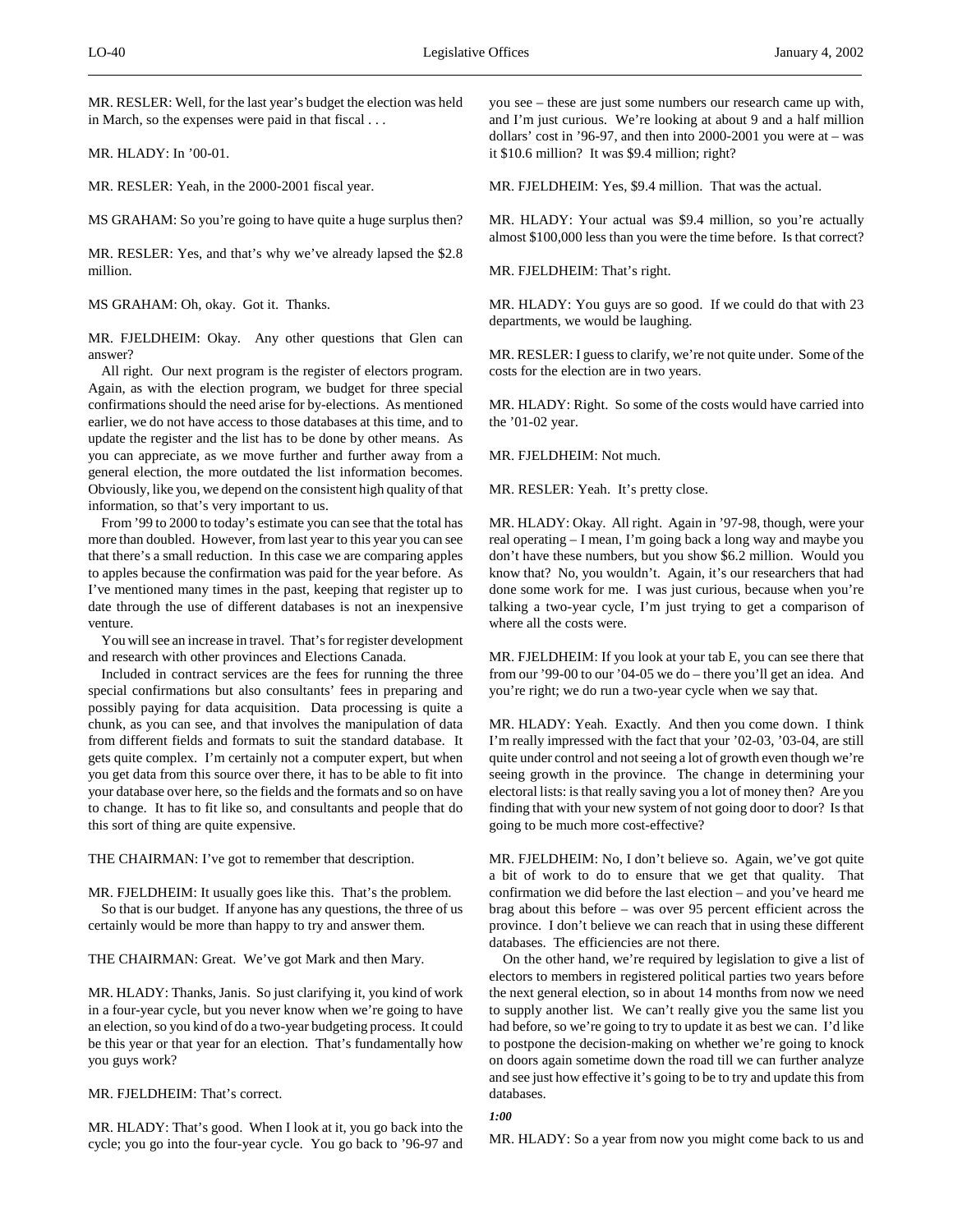say, "You know, we were at 95 percent; we figure our effectiveness today is maybe only 85 percent because we aren't going door to door," or 80 percent or whatever that number is. But that will be determined, and maybe a year from now you can identify that for us. That's what you're saying?

MR. FJELDHEIM: That's right. Yes, exactly.

MR. HLADY: Okay. It's important for the electors to know that. And whether they're being identified or not, if you're having that kind of drop, it would be a real loss of effectiveness.

### MR. FJELDHEIM: I agree.

MR. HLADY: That's what I really wanted to clarify. Thank you. That's it for now.

### THE CHAIRMAN: Mary.

MRS. O'NEILL: Thank you, Janis. I suppose I should reference the second last page, E, that you gave us here. I think that'll give me the basis for my question. I'm looking at the totals there from the years, and I understand, of course, that '00-01 is the \$9 million and the next year is the \$4 million.

# MR. FJELDHEIM: Right.

MRS. O'NEILL: Then '04-05 and back up to \$12.8 million. How do you find the money? In other words, the \$2.8 million that's lapsed: does that stay within your office in order to ramp up to have the money for that, or do we allocate it? Do you come to us and ask for that money? I'm trying to see how we're going to get you \$12.8 million in '04-05. Do you have a method of building for that?

MR. FJELDHEIM: No. The money goes back every year. What we turn back goes back to general revenue, and I guess I'd like to say that it's not like we have a pot of money that we turn back. What it is is that I have the authority to spend these amounts, and every year I will have to come back to this committee and request the amount, the estimate, for that particular year. We don't bank the money and in effect save it. It all goes back, and every year we have to come back here. So if these numbers stay the way they are now, we would come back to you in January of '04 with a budget and a request for, if we use these numbers, \$12.8 million. We start from scratch again every time.

MRS. O'NEILL: Okay. Thanks.

THE CHAIRMAN: Are there any other questions? That's all I have on the speakers' list. Don took himself off. Marlene.

MS GRAHAM: Just to follow up on the discussion about management increase for the current year. Brian, if you could maybe just clarify whether or not, if the committee were to award you a certain percentage, that would be available in your budget. I guess it would be, or have you given it all back to general revenue?

MR. FJELDHEIM: No, we haven't because of the amount we have still there. If we do not have the by-elections and so on, yes, then the money would be there. I believe there is enough flexibility in our budget. In saying that, I want you to know that we do honestly try to budget as accurately as possible, but I'm going to suggest that there is enough flexibility.

MS GRAHAM: And that's with the by-elections that are likely not to occur.

MR. FJELDHEIM: That's a possibility, or in some of the consulting fees for register work.

MS GRAHAM: You probably covered that and I didn't pick up on it. Thanks.

MR. FJELDHEIM: No, I don't think so actually.

THE CHAIRMAN: Any other questions? No? Well, thank you very much. We appreciate your presentation.

MR. FJELDHEIM: I'd like Lori to say something.

THE CHAIRMAN: Lori, what would you like to say?

MS McKEE-JESKE: Well, I appreciate the opportunity to be here. Thank you, Brian.

MR. FJELDHEIM: Thank you, everybody, very much. Thanks, folks.

THE CHAIRMAN: I'd like to welcome Scott. I'm sure we've all met Scott Sutton and Dixie Watson, the director of corporate services.

I'd like to welcome both of you. We're ready to hear your presentation of the budget estimates for the office of the Ombudsman.

MR. SUTTON: Thank you, Madam Chairman and committee members. Happy New Year to you all. You've all met my assistant, Dixie Watson. It's Friday afternoon, the hour grows, and I know you're anxious to go, so I'll keep my remarks very short.

You have before you my budget estimates for the next three years and my business plans for the forthcoming year. I presented my budget last year with the understanding that further responsibilities could be forthcoming to the Ombudsman's office; however, exact implementation dates were not known. Budgeting that followed was done with the expectation of accommodating growth within my office. At the same time, I committed to the committee that any growth would only occur when workloads dictated it and that moneys remaining unused would be returned. As last year's workload did not merit any expansion, I will be returning nonexpended funds during this current fiscal year.

Having said that, much-anticipated new responsibilities are now becoming realities. Some schedules under the Health Professions Act are in place. Four days ago the complaint processes under the profession of dentists became jurisdictional to my office. In March the profession of medical laboratory technologists will follow, and I have been advised that a further four health profession bodies will follow shortly thereafter. It appears now that all of the 28 health professions will follow, with their complaint processes becoming jurisdictional to my office.

In addition, amendments – much-awaited amendments, I must add – to the Ombudsman Act will be going before SPC later this month and for legislative review in February and expected proclamation later in the spring. With proclamation, additional responsibilities are expected, the most significant being the 17 regional health authorities. As well, some past responsibilities for government services, that had been removed from the Ombudsman's jurisdiction, are expected to be returned.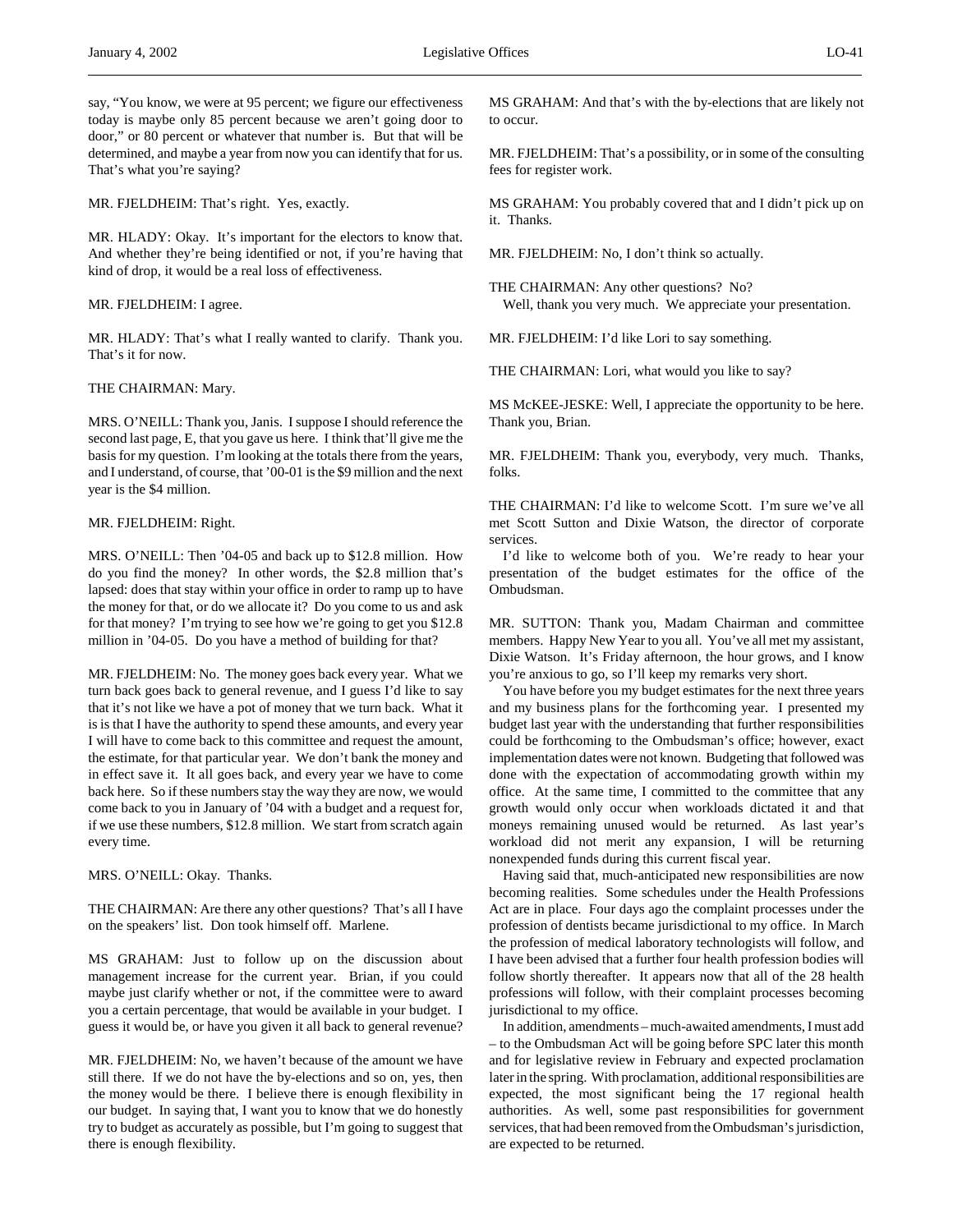Growth is imminent, and I must position myself to provide the services expected of my office. I have had time to plan and the opportunity to present budgets to meet expectations. The budget you have before you today, while meeting Finance's guidelines to reduce the 2002-2003 targets by 2.5 percent, will in my judgment continue to meet my funding expectations for the forthcoming year. Although the actual budget for the fiscal year 2002-2003 shows an increase of 4.3 percent, I think we must be cognizant of the fact that we were faced with absorbing salary increases in excess of 9 percent as well as projecting normal inflationary costs. I've been able to keep this fiscal year's increase at the 4.3 percent as a result of some planning, reductions wherever possible in current expenditures, and through the deferment of one FTE.

That, committee members, is my presentation to you. I'd be pleased to answer any questions you may have.

THE CHAIRMAN: Mark, you're always the first on this.

MR. HLADY: You know, I'm just looking at this, and it looks really good, so I'm not too concerned at all. I think it looks great. Thank you, Scott.

MR. SUTTON: Thank you very much.

THE CHAIRMAN: Any other comments or questions?

*1:10*

MRS. O'NEILL: I apologize; I've come a little late to get your initial thoughts. You were saying that your '02-03 budget is reduced by 2.5 percent, but then you have 4.3 percent. Is that because the reduction is exclusive of the salaries?

MR. SUTTON: No, it's not. The reduction was to the projections, what we had projected for this year's budget. The actual increase is 4.3 percent.

MRS. O'NEILL: Right; it's to the projections. Thank you.

THE CHAIRMAN: Any other questions or comments?

MRS. FRITZ: I just have a question of interest, since there aren't any other questions. It's not directly related to the budget; it is in some way. It's just because we heard this morning about departments that use the process of Imagis. Do you use that in your area?

MR. SUTTON: Yes, we do.

MRS. FRITZ: So what would that cost you in your budget? I'm surprised, hearing the extent of the cost today.

MR. SUTTON: I'm glad you asked that question, because it has been of concern to us. I can give you the exact cost here.

MRS. FRITZ: Is it under data processing?

MR. SUTTON: We were fortunate. Inasmuch as we're such a small office, we did get a bit of break on this.

MRS. FRITZ: Did you?

MR. SUTTON: Yes, but our costs are going up, and you'll see that we're expecting them to go up even further. We paid \$14,000 out of our office last year.

MRS. FRITZ: Really? Wow. Have you looked at how you could do that, you know, at less cost?

MR. SUTTON: Well, you'd have to develop your own system completely, and I don't think we can do that.

MRS. FRITZ: So it's not feasible. Have you looked at an alternative being if all the legislative offices were together in some way? Would that make it cost less, or would we just be amalgamated?

MR. SUTTON: Well, all the officers met to say: how can we share some services; how can we do this a little bit better? We got a committee together, and they looked at a lot of possibilities. They looked at this particular item because it was a concern, but it was one that wasn't feasible at that time.

MRS. FRITZ: Okay. Thank you.

THE CHAIRMAN: Is there anything else? Mark.

MR. HLADY: Yes. Thanks, Janice. Just on an information basis, as you're seeing these health areas come over to you now, what are your FTEs today?

MR. SUTTON: FTEs right now are 23. My actual head count right now is 19, so I have room there.

MR. HLADY: Okay. What are you looking to expand to? Is that picking up a lot of that 4.3 percent, in essence, as you see the health professions coming to you, those health pieces for you to work with? Is that where your need is, where you're coming from?

MR. SUTTON: Absolutely.

MR. HLADY: What kind of numbers are you projecting your FTEs to grow to?

MR. SUTTON: We don't know. Right now we have been talking about these additional responsibilities for a number of years. We did a strategic plan on budgeting and planning. We have four FTEs right now that are not being used, which are contained right within the current budget, and I'm hopeful that that will accommodate that growth.

MR. HLADY: Who's covering those roles right now?

MR. SUTTON: They have their own internal processes. Those processes will therefore become jurisdictional to me.

MR. HLADY: And we as government are simply picking up the costs on that, basically, whereas they have through their own boards or commissions sort of done that.

MR. SUTTON: Well, I suppose; yeah.

MR. HLADY: Okay. That's good. Thank you.

THE CHAIRMAN: Well, it looks like that's it, so thank you very much for your presentation.

MR. SUTTON: You're very welcome.

 $\overline{a}$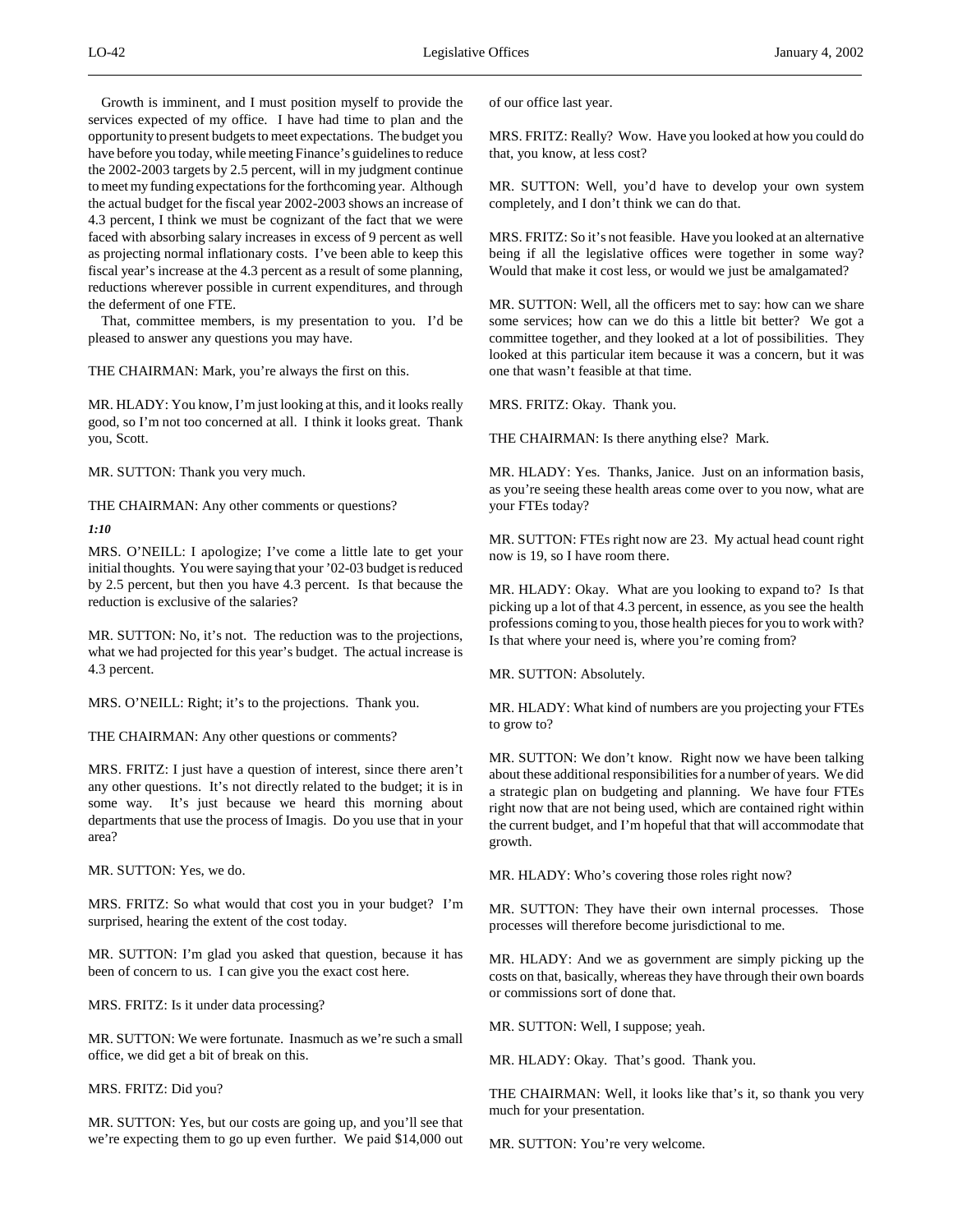MR. HLADY: It was very good.

MR. SUTTON: Thank you.

MR. TANNAS: Next year, when you come back, you're going to tell us how expensive it is for those hospitals.

MR. SUTTON: It's going to be very interesting. Just for your information, the only historical data we could use was some out of the province of B.C.

MR. HLADY: They've had that structure for how long?

MR. SUTTON: They have some of it, not all of it. You know, it's a best guess to just see what's going to happen with this. You expect that at the onset there's going to be quite a slug of things, but hopefully it'll settle down.

THE CHAIRMAN: At this point we should entertain some motions for decisions on the budget estimates. If we go back to the presentation by the Ethics Commissioner, they're looking at a budget of \$372,000. Would anyone like to make a motion? Then we can open it up for discussion.

Raj, you'll deal with that?

DR. PANNU: Yeah.

THE CHAIRMAN: Okay, so Raj moves that

the Standing Committee on Legislative Offices approve the 2002- 2003 budget estimates for the office of the Ethics Commissioner in the amount of \$372,000 as presented.

Any discussion? All those in favour?

HON. MEMBERS: Agreed.

THE CHAIRMAN: The motion is carried.

The next was the office of the Information and Privacy Commissioner, and they are looking at an amount of \$3,220,000.

MR. DUCHARME: I so move.

### THE CHAIRMAN: Denis moves that

the Standing Committee on Legislative Offices approve the 2002- 2003 budget estimates for the office of the Information and Privacy Commissioner in the amount of \$3,220,000 as presented.

All those in favour?

HON. MEMBERS: Agreed.

THE CHAIRMAN: The motion is carried.

The Auditor General presented budget estimates in the amount of \$16,716,000.

MRS. O'NEILL: So moved.

THE CHAIRMAN: Mary moves that

the Standing Committee on Legislative Offices approve the 2002- 2003 budget estimates for the office of the Auditor General in the amount of \$16,716,000 as presented.

All those in favour?

HON. MEMBERS: Agreed.

THE CHAIRMAN: The motion is carried.

The Chief Electoral Officer presented budget estimates in the amount of \$1,759,721.

MS GRAHAM: Madam Chairman, I would move that we accept that but that we also authorize a management allocation to the Chief Electoral Officer.

THE CHAIRMAN: Is it okay if I separate that? It's actually a discussion that I'd like to have right after this. We actually have to take a look at the current year for all of them.

MS GRAHAM: Oh. Okay. Yeah.

THE CHAIRMAN: Maybe what you're referring to is his notes on his cover sheet about management?

MS GRAHAM: Oh, that's right.

THE CHAIRMAN: So is it okay if we just deal with the budget motion and then get back to that?

MS GRAHAM: Of course he hasn't included anything along those lines in his next budget, but I guess we're on a certain track now.

MR. HLADY: Why don't we deal with the motion as is?

MS GRAHAM: I'll move the requested sum, which is – what? – \$1,759,721.

THE CHAIRMAN: Marlene moves that

the Standing Committee on Legislative Offices approve the 2002- 2003 budget estimates for the office of the Chief Electoral Officer in the amount of \$1,759,721 as presented.

Is there any discussion on that motion? All those in favour?

HON. MEMBERS: Agreed.

*1:20*

THE CHAIRMAN: Our last one. We had a presentation by the office of the Ombudsman, and their estimates indicate a need for \$1,829,000.

Yvonne?

MRS. FRITZ: Yes.

THE CHAIRMAN: Yvonne moves that

the Standing Committee on Legislative Offices approve the 2002- 2003 budget estimates for the office of the Ombudsman in the amount of \$1,829,000 as presented.

Is there any discussion on that?

MR. TANNAS: We just referred to it briefly. With the new undertakings that are being visited upon the Ombudsman, the 17 hospital districts, or regional health authorities, I'm thinking that they're going to be back. Anyway, I don't know, but just a caveat on it that I still would vote for the amount, but it just seems to me that it's going to be a lot more expensive than what's called for here.

THE CHAIRMAN: Okay. Well, we'll note those comments. Of course, as yet we don't know for sure what's going to happen with those amendments.

Any other comments or questions? All those in favour?